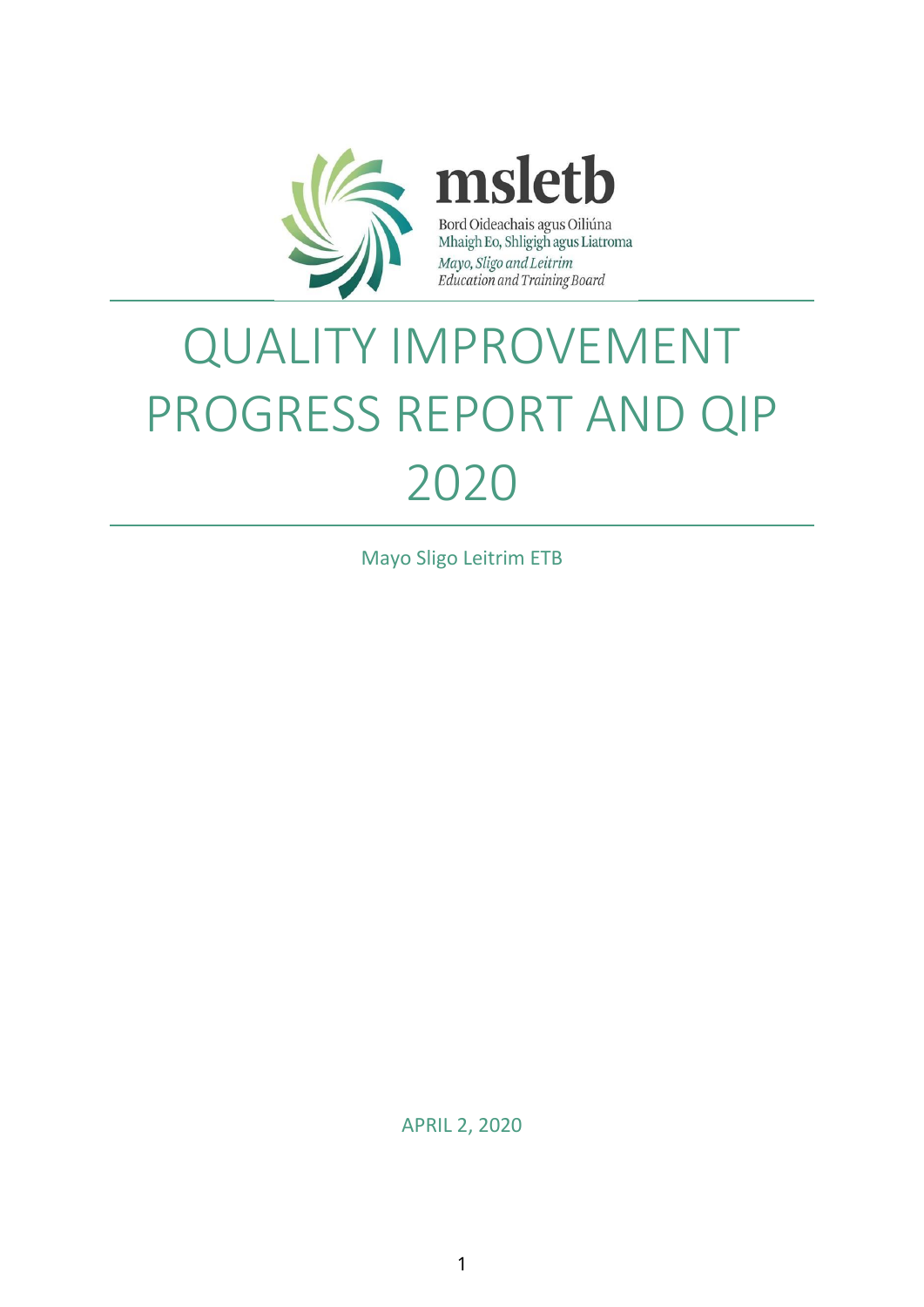### Part 1: Overview of Quality Improvement Activities in 2019

#### Key areas of focus in 2019

- 1. Further develop technology enhanced learning in order to advance independent and collaborative learning opportunities.
- 2. Development and support of communities of practice in different subject areas to provide a space for teachers/tutors/instructors to develop and distribute knowledge and to promote learning and the advancement of competencies among participants.
- 3. Improve the physical learning environment in which teaching, learning and assessment takes place recognising the important role it plays in enabling inclusive practice.
- 4. Further development of a systematic approach in meeting staff professional needs.
- 5. Enhance supports to learners using an integrated approach while ensuring the voice of the learner is central to decision making by ensuring there are mechanisms in place for learners to make representations to the ETB.
- 6. Review and enhance the current practices relating to the consistent and impartial assessment of learners throughout MSLETB's FET provision.
- 7. Develop a 'GDPR culture' by training staff in compliance in order and promoting good practice to become engrained in daily working practices.

*Detailed activities associated with each of these key areas are outlined in the 2019 QIP.*

#### Main QA improvement achievements in 2019

A number of activities were carried out in MSLETB during 2019 to increase capacity among teaching staff including a 20-hour TEL Blended Learning Course which was devised in partnership with Tara 365 Learning and made available to all FET centres in MSLETB. The course is a blended learning course and participants have the opportunity further enhance their TEL skills outside of scheduled workshops with additional materials provided via MSLETB Moodle. The course is recognised by MSLETB as an approved CPD course and staff receive a certification of completion upon finishing the course which they can include on their personal CPD register (a function available on the Professional Development SCORE site). In 2019, 30 staff members successfully completed the course.

The development of three communities of practice, each covering a general subject area were initiated. The first of these was for staff teaching Payroll. Two workshops were held at the end of September/beginning of October to look at the new PAYE modernisation in Revenue and the changes to module learning outcomes in Payroll Manual and Computerised modules (5N1546 & 6N4005) as a result. The second community of practice event was held on  $3<sup>rd</sup>$  October for teachers/tutors of Childcare where feedback was gathered on the proposed changes to ECCE awards set out by QQI and talk around the newly launched 'First Five' was given by Fiona Kelleher from Early Childhood Ireland. The third event was held for healthcare teachers/tutors (held in February 2020)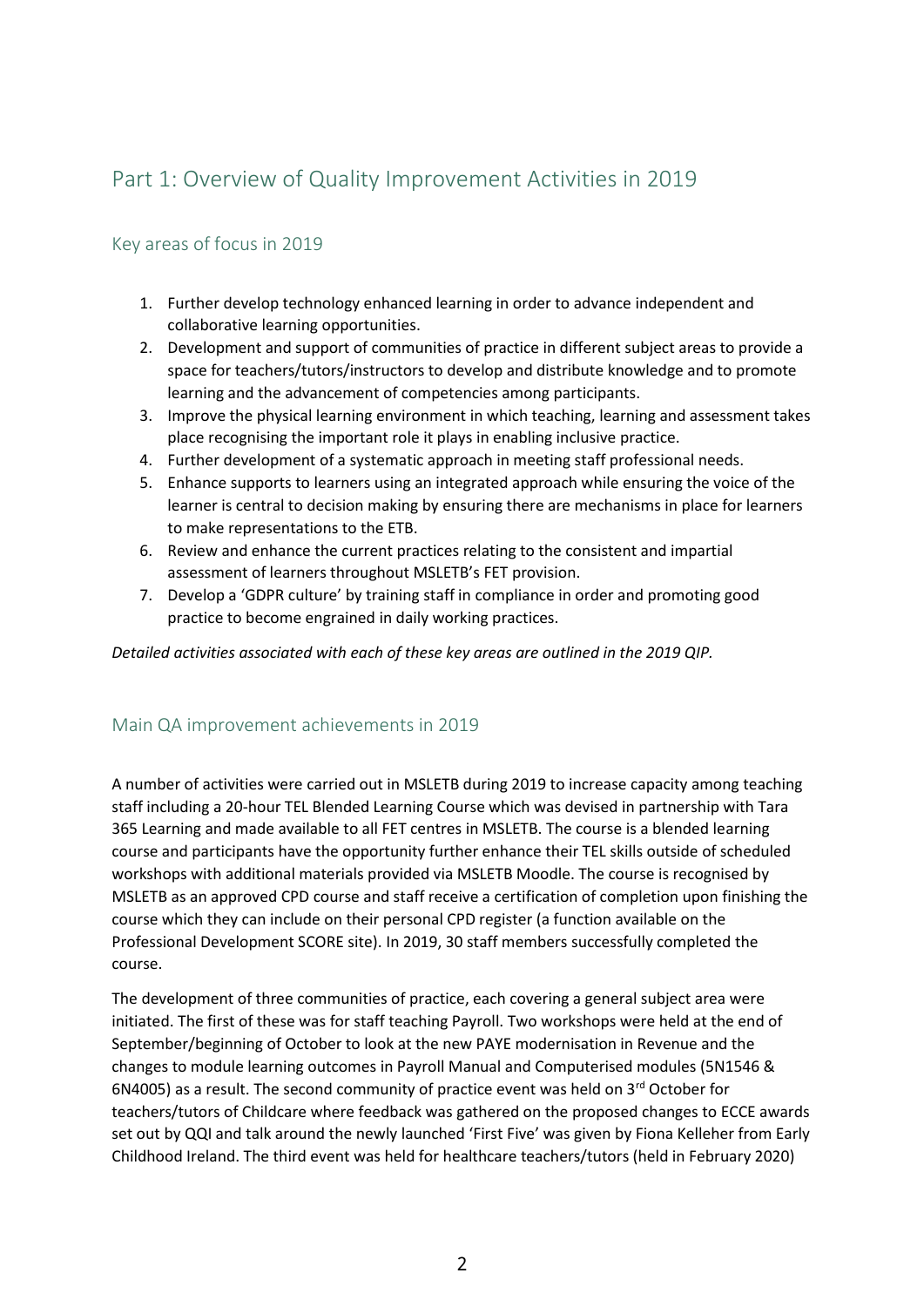with a guest speaker, Carol Grogan, from HIQA and sections on infection prevention and the use of TEL in the healthcare classroom.

A huge amount of work was carried out in improving the physical environment with €576,000 spent on FET buildings in 2019 (not including capital projects). There are currently 34 building projects at various levels and stages of development with three major projects completed in 2019 including: a new FET centre in Market Yard, Carrick-on-Shannon; a new FET centre in Claremorris, Co. Mayo; and lifts installed in two existing buildings in Mayo. There was also the acquisition of additional space for the Further Education and Training Centre in Castle Street, Sligo.

A Professional Development Working Group was formed in 2019 and the SharePoint site dedicated to PD was further developed both of which contributed to the promotion of various opportunities to staff. A Professional Development Coordinator post was sanctioned and filled at the end of 2019. This fulfilled part of the MSLETB Professional Development Plan 2019 which included a range of PD activities and events including Technology Enhanced Learning, Programme Design and Validation and Assessing Learner Evidence along with Universal Design, Initial Assessment, Change Management and Managing Client Relationships carried out in conjunction with colleagues in other areas.

MSLETB worked with AONTAS in 2019 to host a Learner Forum event in Twin Trees Hotel in Ballina, Co. Mayo on 16th October. Sixty-five full-time learners attended this event and the report will be published on the MSLETB website once available. This event carried on from the success of the 2018 Learner Forum held in Sligo, the report from the event being shared at the beginning of 2019 by AONTAS with all participating learners and SOLAS. This report is available on SharePoint and also on the MSLETB website. MSLETB will continue to work with AONTAS in 2020 and are currently planning training for learners around participation in representative groups (at centre and ETB level).

The enhancement of current practices relating to the consistent and impartial assessment of learners throughout MSLETB's FET provision is a priority. To this end, the Quality Assurance Working Group, as part of MSLETB's revised governance structure, revised its terms of reference. One of the group's main responsibilities is the review of QA documentation: this may be by directly developing documentation and/or co-opting additional expertise along with making recommendations to the FET Quality Council on minor or major adjustments to the documentation. A priority of this group is to review and update the Assessment of Learners Policy and corresponding procedures. The review phase has been carried out and revised documentation will form part of MSLETB's integrated QA system due for rollout in September 2020.

Corporate Services in MSLETB has a dedicated Data Protection Unit staffed by a Data Protection Officer and Data Protection Research Officer (along with other Corporate Services staff who are available for guidance and assistance). A number of resources were made available in 2019 including: an online GDPR training tool which all staff are required to complete; a GDPR training/guidance manual which is tailored for use for different groups of staff; a dedicated section of the MSLETB website containing the suite of Data Protection policies; and ongoing staff updates and guidance in relation to data protection and security of personal data. In 2019, approximately 817 staff members received GDPR Training and a register of those who have completed this training is held in Corporate Services.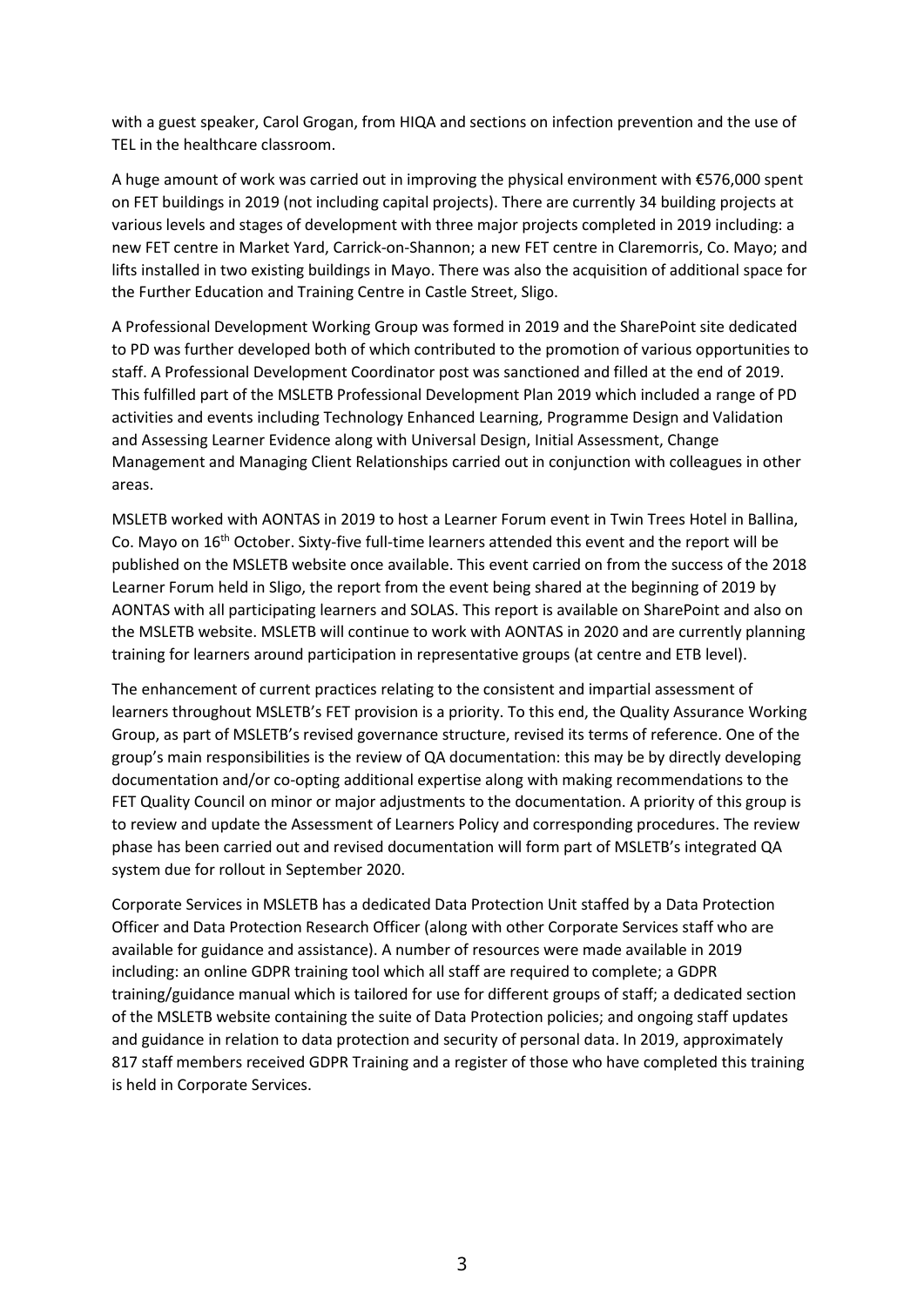#### Barriers or challenges encountered in implementing the 2019 QIP

The largest task that MSLETB set itself in the 2019 QIP was the development of an integrated QA system with initial focus on the area of Assessment of Learners. This is the area in the 2019 QIP that has the majority of delayed activities. It was noted in the update of the 2018 QIP that the complex nature of collating an ETB-wide QA system became evident during its development. Taking from this experience, the QA Working Group set out to gather and assess all existing policies and procedures from the existing legacy arrangements. MSLETB had the opportunity to take part in the pilot phase of the Inaugural Review of Quality Assurance in Education and Training Boards and have taken the decision to look at their proposed integrated QA system through the lens of self-evaluation. This work is well underway with a proposed rollout date of September 2020.

#### Key areas of focus for quality improvement in 2020

The detailed update to the 2019 QIP identified activities which were not complete at 31 December 2019. These activities were carried forward into the new QIP for 2020 and assigned a revised timescale. Feedback and suggestions for the new QIP were sought from a number of groups in MSLETB including the FET Leaders and PLC Principals Group and the QA Working Group.

A consultation event was held as part of MSLETB's FET Business Development Day on 14th February 2020 where approximately 100 members of staff from a broad cross section of the ETB attended and took part.

A number of colleagues were consulted individually in relation to a number of proposed activities outlined in the QIP for 2020.

Following this engagement, a draft QIP for 2020 was circulated to these groups for final consultation and feedback. A final draft was approved by the MSLETB FET Quality Council at a meeting on  $2^{nd}$ April 2020.

Quality areas were chosen which address QQI's Core Statutory QA guidelines and other QA guidelines. The 2020 QIP focuses on 11 different policy areas:

#### **Teaching and Learning**

- Development of FET buildings and Infrastructure
- Health and Safety audit
- Level 1-5 Initial Assessment/ESOL assessment for learners prior to official commencement on programme
- Integrating Literacy module from WIT offered to staff

#### **Public Information and Communication**

- New MSLETB website
- ETB Newsletter
- Customer Action Plan

#### **Self-Evaluation, Monitoring and Review**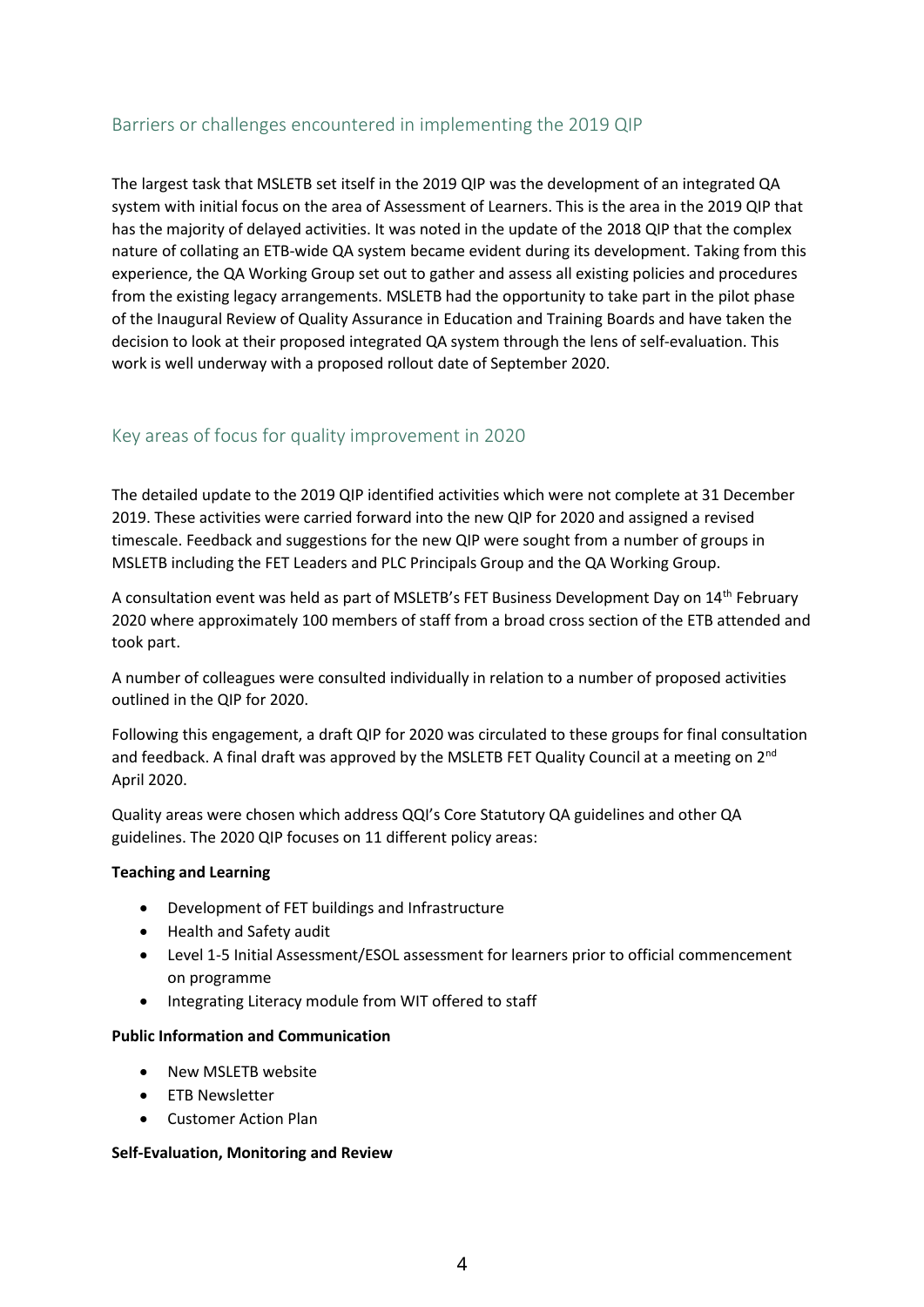- Conduct in depth Self Evaluation of all aspects of FET Service as part of QQI's Phase one of Inaugural Review
- Establish review cycle for all validated programmes

#### **Assessment of Learners**

- Integrated ETB-wide QA System
- Local and programme specific External Authenticator briefings

#### **Information and Data Management**

- New Purchasing Portal
- PLSS Training
- Increased GDPR Training
- New IT Helpdesk System

#### **Supports for Learners**

- AONTAS Learner Forum Event Co. Leitrim
- Disability Guidelines
- Integrate Literacy & Numeracy Supports into MSLETB Training Centres
- Collaboration between Guidance services in FET and Schools

#### **Documented approach to QA**

- Integrated QA Handbook for staff and learners
- Review & update retention of evidence procedures

#### **Programmes of Education and Training**

- Coordination of two projects funded under the Skills to Advance: Innovation through Collaboration Proposals
- Development of a Major Level 5 Business/Marking/Sales Programme

#### **Other parties involved in Education and Training**

- Develop City and Guilds supercentre approach
- Collaboration with IT Sligo

#### **Staff Recruitment Management and Development**

- Implementation of Public Sector Equality and Human Rights Duty
- Guidelines and format for induction of new teaching and training staff- delivered quarterly
- Conduct a PD Survey to assess level of PD attainment in ETB
- Promotion of MSLETB Core Values

#### **Governance and Management of Quality**

- Review Governance structure to ensure compatibility with existing FET programmes and new generation apprenticeships where MSLETB is the lead Body
- Participate in comprehensive independent monitoring and evaluation of programme delivery for 2016 Apprenticeships programmes led by SOLAS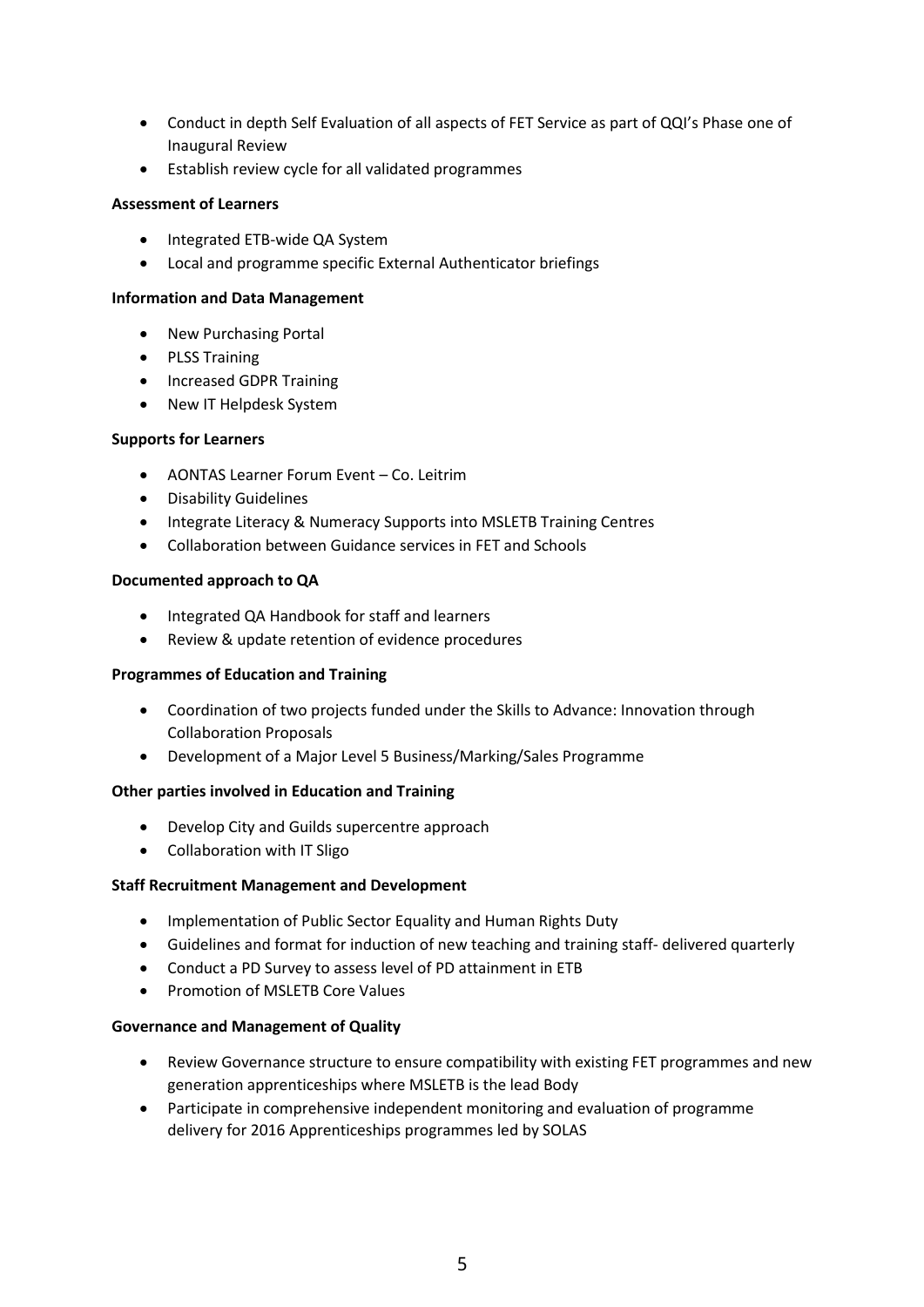| <b>Quality Area</b>             | <b>Key Activities</b>                                                                                                                     | <b>Person/Group</b><br><b>Responsible</b>                                          | <b>Timeline</b> | <b>Measure/Benchmark</b>                                                                  | <b>Status</b> | <b>Update</b>                                                                                                                                                                                                                                  | <b>Revised</b><br><b>Timescale</b> |
|---------------------------------|-------------------------------------------------------------------------------------------------------------------------------------------|------------------------------------------------------------------------------------|-----------------|-------------------------------------------------------------------------------------------|---------------|------------------------------------------------------------------------------------------------------------------------------------------------------------------------------------------------------------------------------------------------|------------------------------------|
| <b>Teaching and</b><br>Learning | Incorporate TEL into<br>teaching practice 20-<br>hour workshop for<br>tutors/teachers/instr<br>uctors in 2019.                            | AEO and<br>Assistant<br>Manager/s with<br>responsibility<br>for TEL and CPD        | Q4              | Register of all staff<br>who have completed<br>the TEL course                             | Complete      | A register of all staff who<br>have completed the 20-<br>hour TEL course has been<br>completed. 30 staff<br>members completed this<br>course in 2019.                                                                                          | N/A                                |
|                                 | <b>Implement Blended</b><br><b>Learning Policy</b><br>informed by QQI<br><b>Blended Learning</b><br>Guidelines (2018)                     | Assistant<br>Manager with<br>responsibility<br>for TEL/QA<br><b>Steering Group</b> | Q <sub>3</sub>  | Policy published and<br>disseminated to all<br>centres and placed on<br><b>SharePoint</b> | Complete      | BLP has been published<br>and available to all<br>centres through SCORE,<br><b>MSLETB Communication</b><br>Platform.                                                                                                                           | N/A                                |
|                                 | Roll out use of<br>Moodle to five<br>centre-based courses<br>and five community-<br>based courses who<br>previously did not<br>use Moodle | <b>TEL Steering</b><br>Group                                                       | Q <sub>3</sub>  | Moodle in operation<br>supported by TEL<br>Officer                                        | Complete      | MSLETB has added 8 new<br>centres to our VLE:<br>We have Drumshanbo<br>Vocational School CTC,<br>Sligo New<br>Apprenticeship, Craft<br>Butchery Youthreach,<br>Sligo New<br>Apprenticeship, Sales<br>Moyne College VTOS<br>Leitrim Mohilll LTI | N/A                                |
|                                 | Initiate the<br>development of 3<br>communities of<br>practice each                                                                       | QMS Team Lead<br>QAWG                                                              | Q4              | Three COP established<br>and two meetings<br>held. MS Teams site<br>created. Feedback     | Complete      | Three communities of<br>practice established in<br>the following subject<br>areas: Payroll, Childcare                                                                                                                                          | N/A                                |

## Part 2: Detailed Update on Activities in 2019 QIP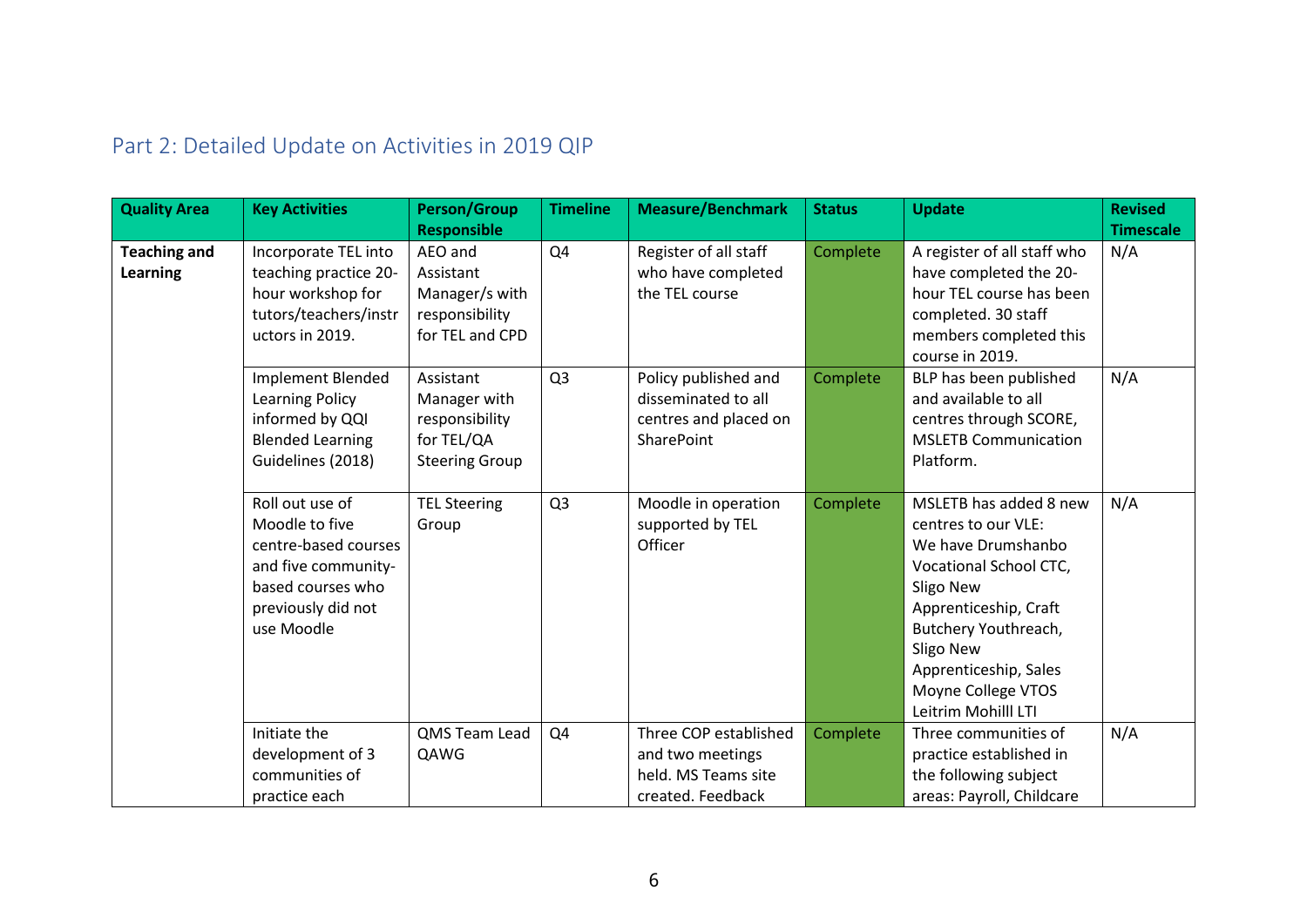|                                                             | covering one subject<br>area. Initial<br>workshop<br>incorporating a<br>stimulus guest<br>speaker/SME                                                |                                             |                 | gathered from groups<br>to inform planning                                                                                                             |                 | & Healthcare. Teams site<br>created for each group.                                                                                                                                                                                                                                                       |                                    |
|-------------------------------------------------------------|------------------------------------------------------------------------------------------------------------------------------------------------------|---------------------------------------------|-----------------|--------------------------------------------------------------------------------------------------------------------------------------------------------|-----------------|-----------------------------------------------------------------------------------------------------------------------------------------------------------------------------------------------------------------------------------------------------------------------------------------------------------|------------------------------------|
|                                                             | Create banks of<br>resources                                                                                                                         | QMS Team Lead<br>QAWG                       | Q4              | Three banks of<br>resources developed<br>and available on<br>SharePoint                                                                                | <b>On Track</b> | Resources from each CoP<br>meeting available on<br>SharePoint. It is hoped<br>more resources will be<br>developed through the<br>CoPs and the banks will<br>be continually updated.                                                                                                                       | N/A                                |
|                                                             | <b>MSLETB</b> will<br>continue to<br>strategically focus on<br>physical learning<br>environments<br>throughout its FET<br>building<br>infrastructure | AEO with<br>responsibility<br>for buildings | Q4              | Establish a pilot<br>scheme involving<br>three selected centres<br>where there have<br>been significant<br>improvements to the<br>learning environment | Complete        | €576,000 spent on FET<br>Buildings in 2019 (not<br>including capital<br>projects). The pilot<br>scheme was extended to<br>four centres:<br>.New FET Centre in<br>Carrick-on-Shannon<br>•New FET Centre in<br>Claremorris<br>•Lifts installed in<br>Kiltimagh FET Centre &<br><b>Ballinrobe FET Centre</b> | N/A                                |
| <b>Quality Area</b>                                         | <b>Key Activities</b>                                                                                                                                | <b>Person/Group</b><br><b>Responsible</b>   | <b>Timeline</b> | <b>Measure/Benchmark</b>                                                                                                                               | <b>Status</b>   | <b>Update</b>                                                                                                                                                                                                                                                                                             | <b>Revised</b><br><b>Timescale</b> |
| <b>Public</b><br><b>Information</b><br>and<br>Communication | Promotion and<br>marketing of courses<br>utilising social media                                                                                      | PR and<br>Marketing Lead<br>person          | Q1              | Analytics from various<br>social media platforms<br>used will enable<br>MSLETB to identify                                                             | Complete        | The use of a social media<br>management platform<br>allowed the team to<br>manage all MSLETB social                                                                                                                                                                                                       | N/A                                |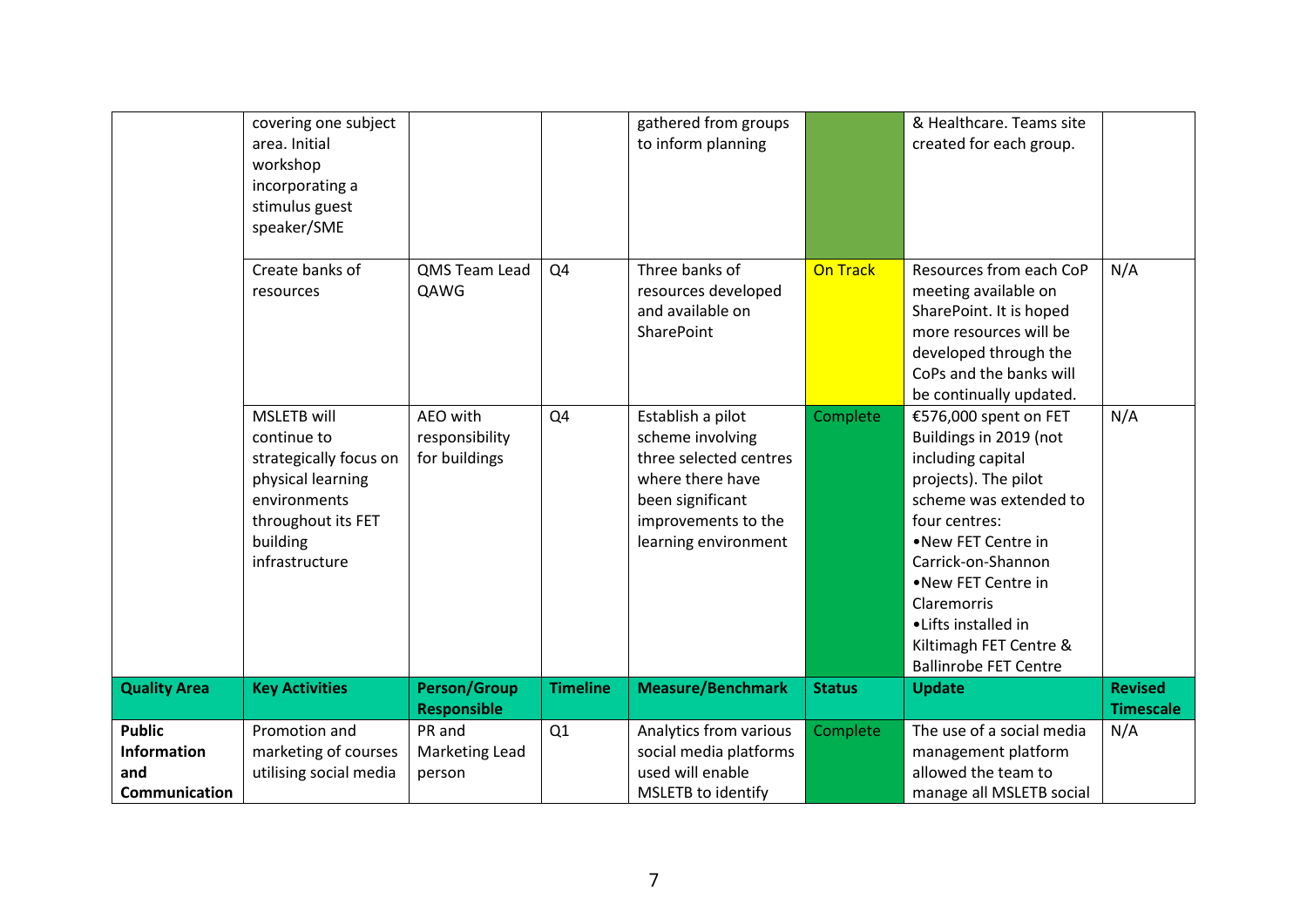|                                                            | and other media in a<br>streamlined fashion                                                                          |                                            |                 | most effective<br>communication and<br>marketing strategies<br>as well as establishing<br>a realistic picture of<br>the audience that<br><b>MSLETB</b> is targeting |                 | network channels and get<br>weekly analytic reports.<br>As a result, relevant<br>audiences were reached<br>through the use of<br>targeted advertising.                                                                                                                       |                                    |
|------------------------------------------------------------|----------------------------------------------------------------------------------------------------------------------|--------------------------------------------|-----------------|---------------------------------------------------------------------------------------------------------------------------------------------------------------------|-----------------|------------------------------------------------------------------------------------------------------------------------------------------------------------------------------------------------------------------------------------------------------------------------------|------------------------------------|
| <b>Quality Area</b>                                        | <b>Key Activities</b>                                                                                                | <b>Person/Group</b><br><b>Responsible</b>  | <b>Timeline</b> | <b>Measure/Benchmark</b>                                                                                                                                            | <b>Status</b>   | <b>Update</b>                                                                                                                                                                                                                                                                | <b>Revised</b><br><b>Timescale</b> |
| Self-Evaluation,<br><b>Monitoring and</b><br><b>Review</b> | <b>Monitor Second</b><br>providers with<br>regard to QA<br>adherence                                                 | QA Working<br>Group                        | Q <sub>3</sub>  | Monitoring is<br>recorded and a<br>synthesised report is<br>submitted to the QA<br>Steering Group.                                                                  | Complete        | Report completed and<br>will monitoring will<br>continue periodically.                                                                                                                                                                                                       | N/A                                |
|                                                            | Implement<br>programme and QA<br>review on a pilot<br>basis in three centres<br>using resources<br>developed in 2018 | QMS Team<br>Lead/Assistant<br>Manager (QA) | Q4              | Review report created<br>for each centre with<br>input and response<br>from centre personnel<br>to be submitted to the<br>QA Steering Group                         | <b>Delayed</b>  | MSLETB will be<br>participating in the<br>Inaugural Review of<br><b>Quality Assurance in</b><br>ETBs. Part of the self-<br>evaluation process will be<br>the implementation of<br>centre self-evaluation and<br>a tool has been designed<br>and tested for this<br>activity. | Q2 2020                            |
|                                                            | Update Self-<br><b>Evaluation Tool</b><br>(developed by FESS)<br>currently in use in FE<br>Centres                   | QMS Team Lead                              | Q2              | Complete and<br>available on<br>SharePoint for use by<br>all centres                                                                                                | <b>On Track</b> | Tool was further updated<br>for use in MSLEB's self-<br>evaluation process<br>related to the Inaugural<br>Review.                                                                                                                                                            | N/A                                |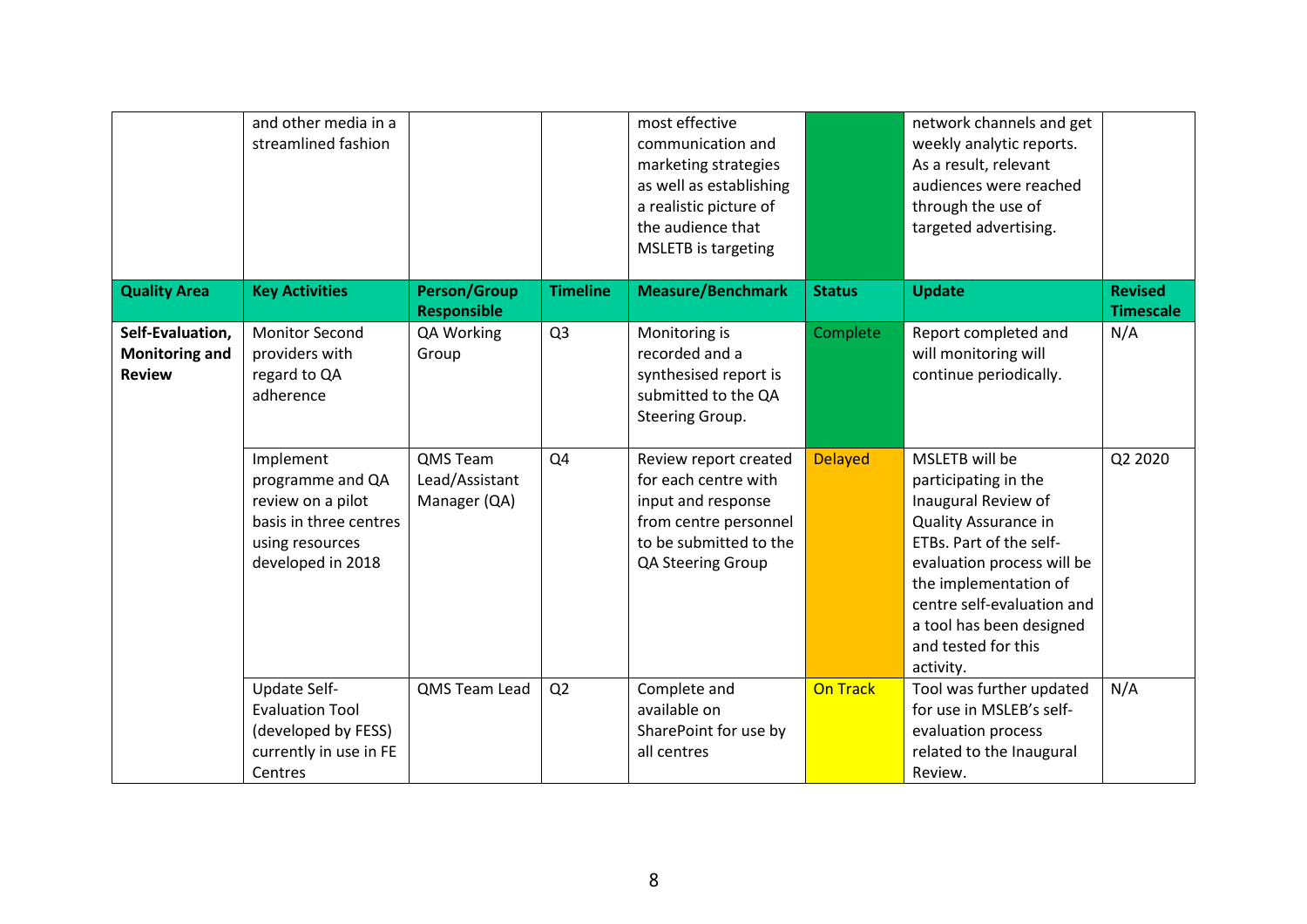| <b>Quality Area</b>                     | <b>Key Activities</b>                                                                                                            | <b>Person/Group</b> | <b>Timeline</b> | <b>Measure/Benchmark</b>                                                                                                  | <b>Status</b>   | <b>Update</b>                                                                                                                                                                                                                                                                         | <b>Revised</b>   |
|-----------------------------------------|----------------------------------------------------------------------------------------------------------------------------------|---------------------|-----------------|---------------------------------------------------------------------------------------------------------------------------|-----------------|---------------------------------------------------------------------------------------------------------------------------------------------------------------------------------------------------------------------------------------------------------------------------------------|------------------|
|                                         |                                                                                                                                  | <b>Responsible</b>  |                 |                                                                                                                           |                 |                                                                                                                                                                                                                                                                                       | <b>Timescale</b> |
| <b>Assessment of</b><br><b>Learners</b> | Review and update<br>current practice<br>relating to fair and<br>consistent<br>assessment of<br>learners                         | QA Working<br>Group | Q4              | Rollout of updated<br>assessment related<br>procedures to ensure<br>robust FET assessment<br>protocols.                   | <b>Delayed</b>  | MSLETB will be<br>participating in the<br>Inaugural Review of<br><b>Quality Assurance in</b><br>ETBs. MSLETB has taken<br>the decision that the<br>basis of the self-<br>evaluation process and<br>report will be the<br>development of an<br>integrated Quality<br>Assurance Manual. | Q3 2020          |
|                                         | Review and update<br>current practice<br>relating to<br>assessment<br>instrument<br>development,<br>preparation and<br>delivery. | QMS Team Lead       | Q <sub>4</sub>  | Flow charts and<br>guidelines developed<br>to assist teaching staff<br>in the development of<br>assessment<br>instruments | Complete        | Document complete and<br>will form part of new<br>integrated QA system<br>pending approval.                                                                                                                                                                                           | N/A              |
|                                         | Provide exemplar<br>portfolios, etc. to<br>facilitate common<br>standards across 5<br>components                                 | QMS Team Lead       | Q4              | Five exemplar<br>portfolios prepared<br>and available on<br>SharePoint                                                    | <b>On Track</b> | Material prepared and<br>will be made available as<br>part of new integrated<br>QA system.                                                                                                                                                                                            | N/A              |
|                                         | Assessment<br>Handbook for<br><b>Teaching Staff</b>                                                                              | QMS Team Lead       | Q <sub>3</sub>  | Handbook distributed<br>on SharePoint                                                                                     | <b>Delayed</b>  | MSLETB will be<br>participating in the<br>Inaugural Review of<br><b>Quality Assurance in</b>                                                                                                                                                                                          | Q3 2020          |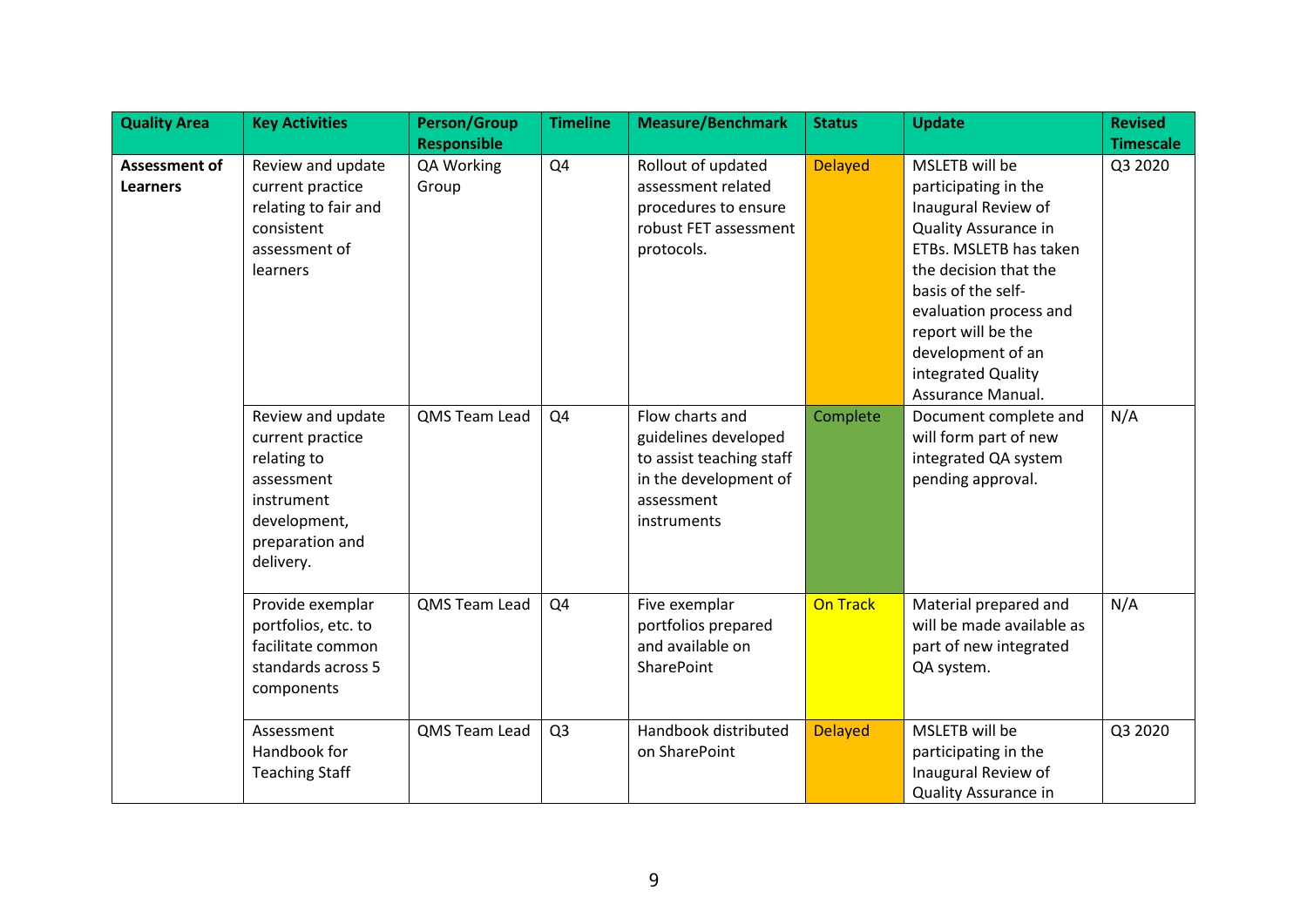|                      |               |                |                         |                | ETBs. MSLETB has taken      |         |
|----------------------|---------------|----------------|-------------------------|----------------|-----------------------------|---------|
|                      |               |                |                         |                | the decision that the       |         |
|                      |               |                |                         |                | basis of the self-          |         |
|                      |               |                |                         |                | evaluation process and      |         |
|                      |               |                |                         |                | report will be the          |         |
|                      |               |                |                         |                | development of an           |         |
|                      |               |                |                         |                | integrated Quality          |         |
|                      |               |                |                         |                | Assurance Manual.           |         |
| Assessment           | QMS Team Lead | Q <sub>3</sub> | Handbook will be        | <b>Delayed</b> | MSLETB will be              | Q3 2020 |
| Handbook for         |               |                | available for           |                | participating in the        |         |
| Learners             |               |                | distribution in both    |                | Inaugural Review of         |         |
|                      |               |                | hard copy and soft      |                | <b>Quality Assurance in</b> |         |
|                      |               |                | copy. There will be     |                | ETBs. MSLETB has taken      |         |
|                      |               |                | two versions of this    |                | the decision that the       |         |
|                      |               |                | handbook, one for       |                | basis of the self-          |         |
|                      |               |                | learners at levels 1-3  |                | evaluation process and      |         |
|                      |               |                | and one for learners at |                | report will be the          |         |
|                      |               |                | levels 4-6.             |                | development of an           |         |
|                      |               |                |                         |                | integrated Quality          |         |
|                      |               |                |                         |                | Assurance Manual.           |         |
| Develop a plagiarism | QMS Team Lead | Q2             | Plagiarism and          | <b>Delayed</b> | MSLETB will be              | Q3 2020 |
| and assessment       |               |                | assessment              |                | participating in the        |         |
| malpractice policy   |               |                | malpractice process     |                | Inaugural Review of         |         |
| and related          |               |                | published and           |                | Quality Assurance in        |         |
| procedures.          |               |                | briefings held          |                | ETBs. MSLETB has taken      |         |
|                      |               |                |                         |                | the decision that the       |         |
|                      |               |                |                         |                | basis of the self-          |         |
|                      |               |                |                         |                | evaluation process and      |         |
|                      |               |                |                         |                | report will be the          |         |
|                      |               |                |                         |                | development of an           |         |
|                      |               |                |                         |                | integrated Quality          |         |
|                      |               |                |                         |                | Assurance Manual.           |         |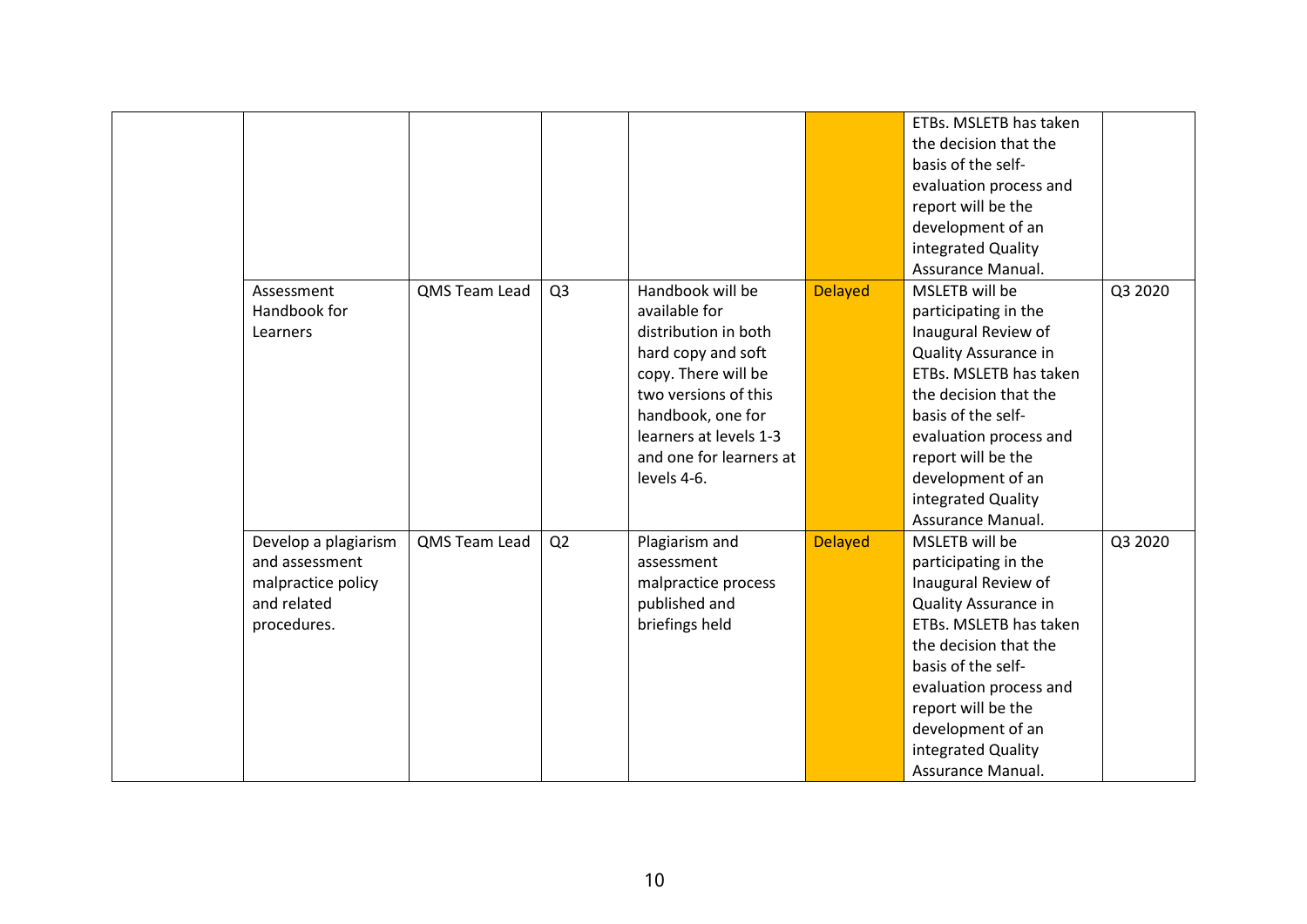| <b>Quality Area</b>                                 | <b>Key Activities</b>                                                                                                                                       | <b>Person/Group</b>                              | <b>Timeline</b> | <b>Measure/Benchmark</b>                                                           | <b>Status</b> | <b>Update</b>                                                                                                                                                                                                                                                                                                                                  | <b>Revised</b>   |
|-----------------------------------------------------|-------------------------------------------------------------------------------------------------------------------------------------------------------------|--------------------------------------------------|-----------------|------------------------------------------------------------------------------------|---------------|------------------------------------------------------------------------------------------------------------------------------------------------------------------------------------------------------------------------------------------------------------------------------------------------------------------------------------------------|------------------|
|                                                     |                                                                                                                                                             | <b>Responsible</b>                               |                 |                                                                                    |               |                                                                                                                                                                                                                                                                                                                                                | <b>Timescale</b> |
| <b>Information</b><br>and Data<br><b>Management</b> | <b>Review MSLETB Risk</b><br>register to ensure<br>QA risks and controls<br>are adequately<br>incorporated in to<br>same                                    | Director of FET                                  | Q2              | Risk register<br>incorporates QA<br>related risks                                  | Complete      | Section on Further<br><b>Education and Training in</b><br><b>MSLETB's Risk Register</b><br>reviewed quarterly.                                                                                                                                                                                                                                 | N/A              |
|                                                     | <b>PLSS Training</b><br>Provided to all<br>relevant FET staff<br>ensuring contingency<br>plans are in place to<br>capture information<br>needed for funders | FET Programme<br>Coordinator                     | Q <sub>3</sub>  | Register of all those<br>who have attended<br><b>PLSS training</b>                 | Complete      | PLSS training carried out<br>on an individual and<br>group basis across FET<br>provision throughout<br>2019. Training Day for<br>new staff members also<br>conducted.                                                                                                                                                                          | N/A              |
|                                                     | Roll out of online<br>GDPR training for all<br>staff in MSLETB                                                                                              | Director of FET/<br>Corporate<br><b>Services</b> | Q <sub>3</sub>  | Register of those who<br>completed online<br>GDPR Training-<br>Resources available | Complete      | A register has been held<br>of staff who have<br>competed the GDPR<br>Training.<br>In 2019 approximately<br>817 staff have received<br><b>GDPR Training.</b><br>A number of resources<br>are available including:<br><b>Dedicated Data</b><br>$\bullet$<br><b>Protection Unit</b><br>Online training<br>tool<br><b>GDPR Guidance</b><br>Manual | N/A              |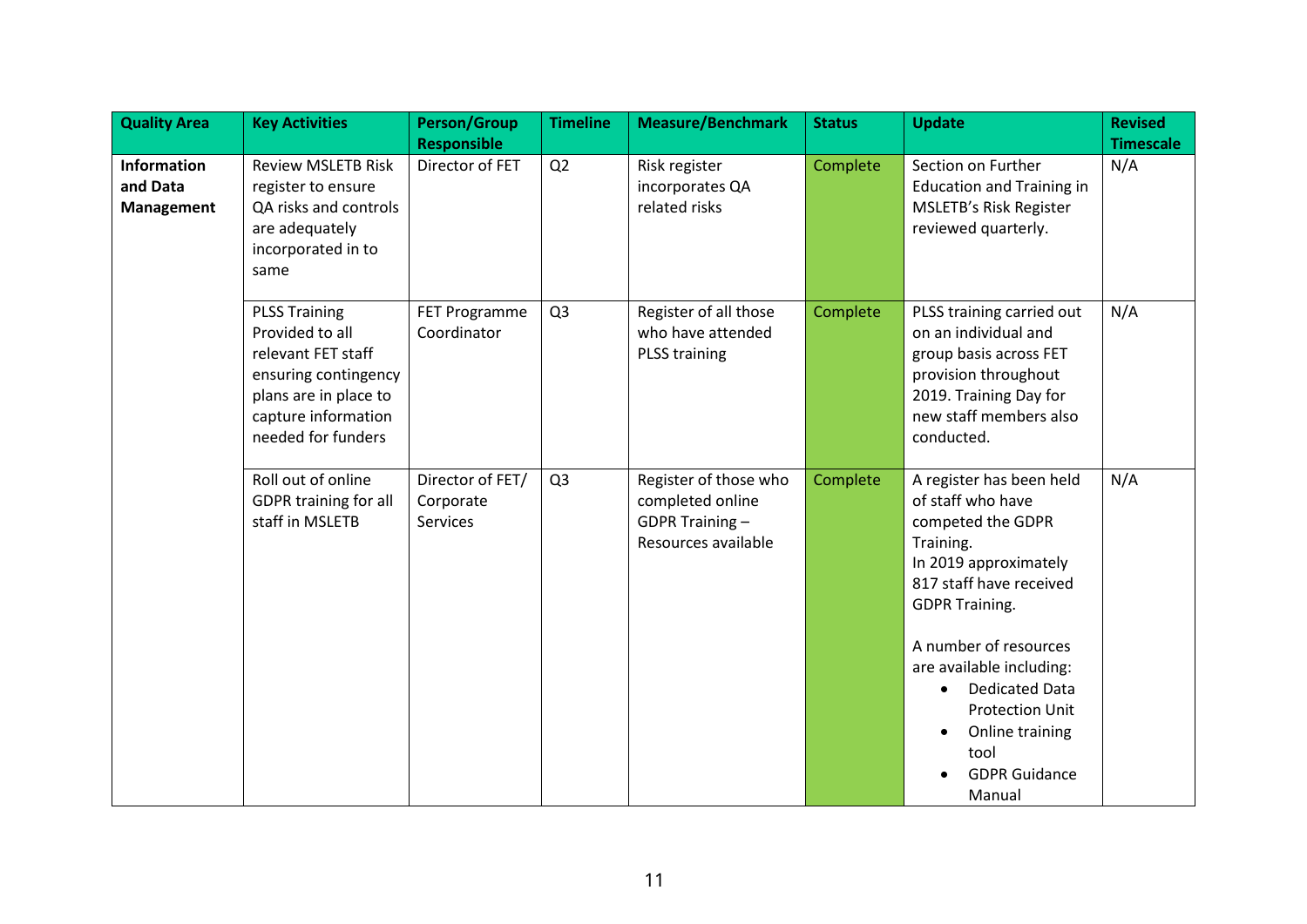|                                        |                                                                                                                                                                                                                       |                                                         |                      |                                                                                                                                                      |               | Dedicated section<br>$\bullet$<br>of MSLETB<br>website                                                                                                                                                                                                                                |                                    |
|----------------------------------------|-----------------------------------------------------------------------------------------------------------------------------------------------------------------------------------------------------------------------|---------------------------------------------------------|----------------------|------------------------------------------------------------------------------------------------------------------------------------------------------|---------------|---------------------------------------------------------------------------------------------------------------------------------------------------------------------------------------------------------------------------------------------------------------------------------------|------------------------------------|
| <b>Quality Area</b>                    | <b>Key Activities</b>                                                                                                                                                                                                 | <b>Person/Group</b><br><b>Responsible</b>               | <b>Timeline</b>      | <b>Measure/Benchmark</b>                                                                                                                             | <b>Status</b> | <b>Update</b>                                                                                                                                                                                                                                                                         | <b>Revised</b><br><b>Timescale</b> |
| <b>Supports for</b><br><b>Learners</b> | Create a position<br>paper on how RPL is<br>facilitated in MSLETB                                                                                                                                                     | QMS Team<br>Lead/QA<br><b>Steering Group</b>            | Q <sub>3</sub>       | <b>RPL Position Paper</b><br>created and shared                                                                                                      | Complete      | Position paper created<br>and shared. This will form<br>basis of RPL policy and<br>procedure in MSLETB.                                                                                                                                                                               | N/A                                |
|                                        | Commencement of<br>initial assessment of<br>all learners (level 1-<br>3) on active inclusion<br>programmes<br>(Literacy, Numeracy,<br>ESOL) to be rolled<br>out as an ETB-wide<br>practice for<br>accredited courses. | AEO with<br>responsibility<br>for Active<br>Inclusion   | Q <sub>3</sub><br>Q4 | <b>Assessment Tool</b><br>created by SOLAS<br>utilised and tutors<br>trained in its use.<br>Rollout of this<br>assessment tool for<br>use across ETB | Complete      | Roll out of 1-3 Initial<br>assessment tool- Training<br>tool place on the 31st<br>May 2019.<br><b>Consultation sessions</b><br>with Dr Liz McSkeane for<br>Levels 4-6 that took place<br>on the 14th May 2019.<br><b>Assessment Workshops</b><br>for ESOL also took place<br>in 2019. | N/A                                |
|                                        | In conjunction with<br>AONTAS hold a<br>Learner Forum event<br>in Mayo region<br>specifically looking at<br>learner supports.                                                                                         | Assistant<br>Manager<br>(QA)/QA<br><b>Working Group</b> | Q <sub>3</sub>       | Learner Forum event<br>held and report<br>generated and<br>distributed-<br>attendance noted                                                          | Complete      | Sixty-five full time<br>learners attended the<br>Learner Forum event in<br>Twin Trees Hotel in<br>Ballina on 16th October<br>2019. This was hosted by<br>MSLETB and<br>independently facilitated<br>by AONTAS funded by<br>SOLAS.                                                     | N/A                                |
|                                        | Disseminate the<br>report from AONTAS<br>on Sligo Learner                                                                                                                                                             | Assistant<br>Manager (QA)                               | Q2                   | Report shared once<br>agreed by AONTAS                                                                                                               | Complete      | Report from 2018 event<br>shared in Q1 of 2019 by<br><b>AONTAS with all</b>                                                                                                                                                                                                           | N/A                                |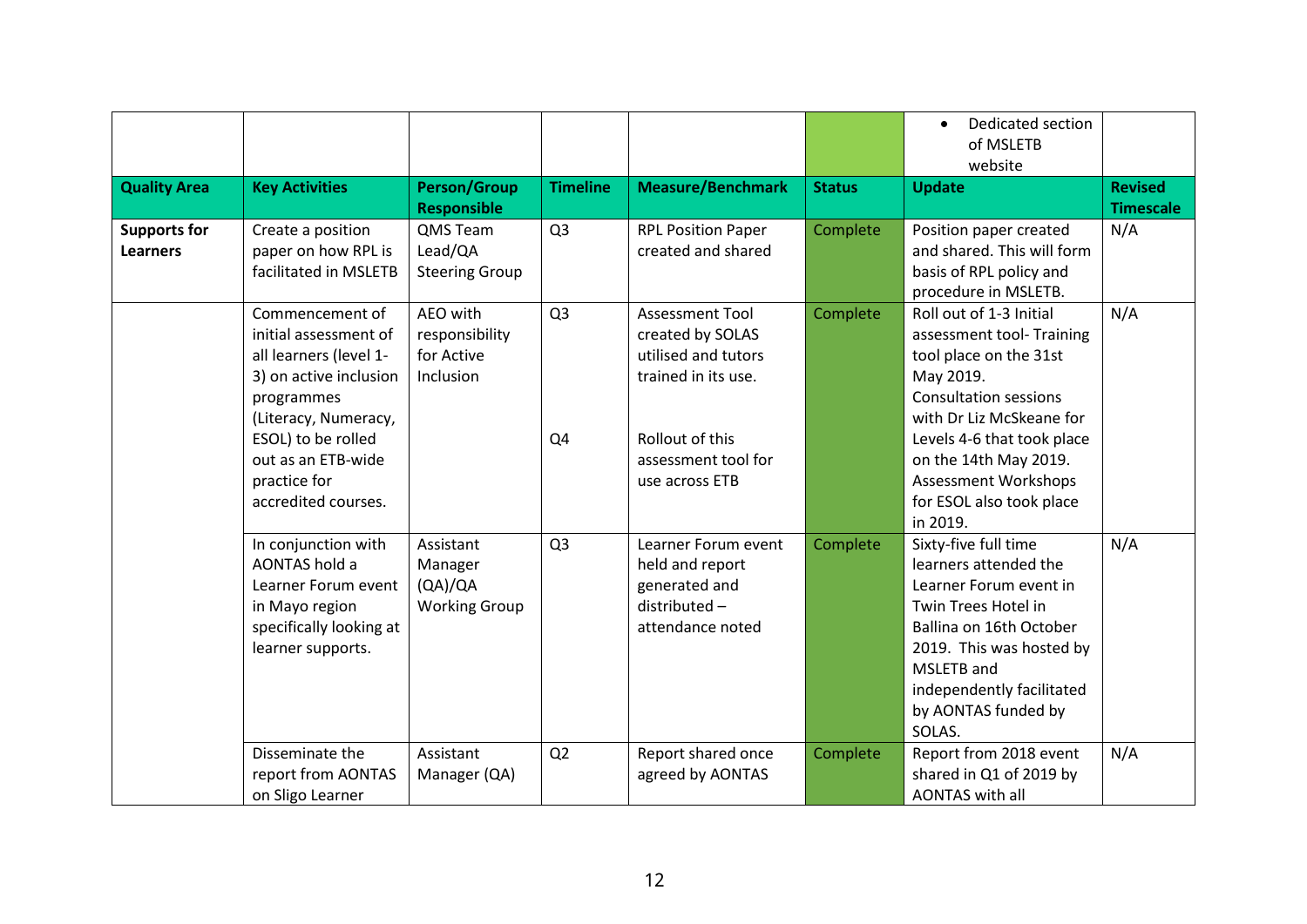|                                     | Forum event held for<br>full-time learners in<br>2018.                                                                                                                   |                                                       |                 | and SOLAS (SharePoint<br>and MSLETB website)                                                                                                         |               | participating learners and<br>SOLAS. Shared by<br>MSLETB with FET Leaders,<br>placed on MSLETB<br>website and internally on<br>SharePoint and MS<br>Teams.                                                                                                                                                                                                                                                                   |                                    |
|-------------------------------------|--------------------------------------------------------------------------------------------------------------------------------------------------------------------------|-------------------------------------------------------|-----------------|------------------------------------------------------------------------------------------------------------------------------------------------------|---------------|------------------------------------------------------------------------------------------------------------------------------------------------------------------------------------------------------------------------------------------------------------------------------------------------------------------------------------------------------------------------------------------------------------------------------|------------------------------------|
|                                     | Deliver training<br>session to Senior<br>Management Team<br>to develop<br>guidelines and policy<br>for Learners with<br>Disability/Equality<br>and Universal<br>Approach | AEO with<br>responsibility<br>for Active<br>Inclusion | Q4              | Meeting with<br>Disability/Equality<br>expert and Universal<br>Approach SME to plan<br>training and develop<br>guidelines for CEFs,<br>ALOs, Tutors. | Complete      | A selection of MSLETB<br>staff participated in an<br>ETBI Workshop on the<br>Implementation of the<br>guidelines on the<br>Inclusion of People with<br>Intellectual Disabilities in<br>Adult Literacy Services in<br>Sligo on 17th May 2019.<br>Two Universal Design<br>workshops delivered on<br>14th June and 21st June<br>2019 for a section of<br>staff.<br>Assessment in Dyslexia<br>workshop held on 31st<br>May 2019. | N/A                                |
| <b>Quality Area</b>                 | <b>Key Activities</b>                                                                                                                                                    | <b>Person/Group</b><br><b>Responsible</b>             | <b>Timeline</b> | <b>Measure/Benchmark</b>                                                                                                                             | <b>Status</b> | <b>Update</b>                                                                                                                                                                                                                                                                                                                                                                                                                | <b>Revised</b><br><b>Timescale</b> |
| <b>Documented</b><br>Approach to QA | Portfolio of QA<br>related forms and<br>templates published<br>and briefings held.                                                                                       | QA Working<br>Group                                   | Q1              | Update QA related<br>forms in use in FE<br>centres (e.g. Feedback<br>Sheet, Results<br>Summary Sheet, etc.)                                          | Complete      | Forms updated and<br>uploaded on SharePoint.<br>Three briefings held<br>between March and May.                                                                                                                                                                                                                                                                                                                               | N/A                                |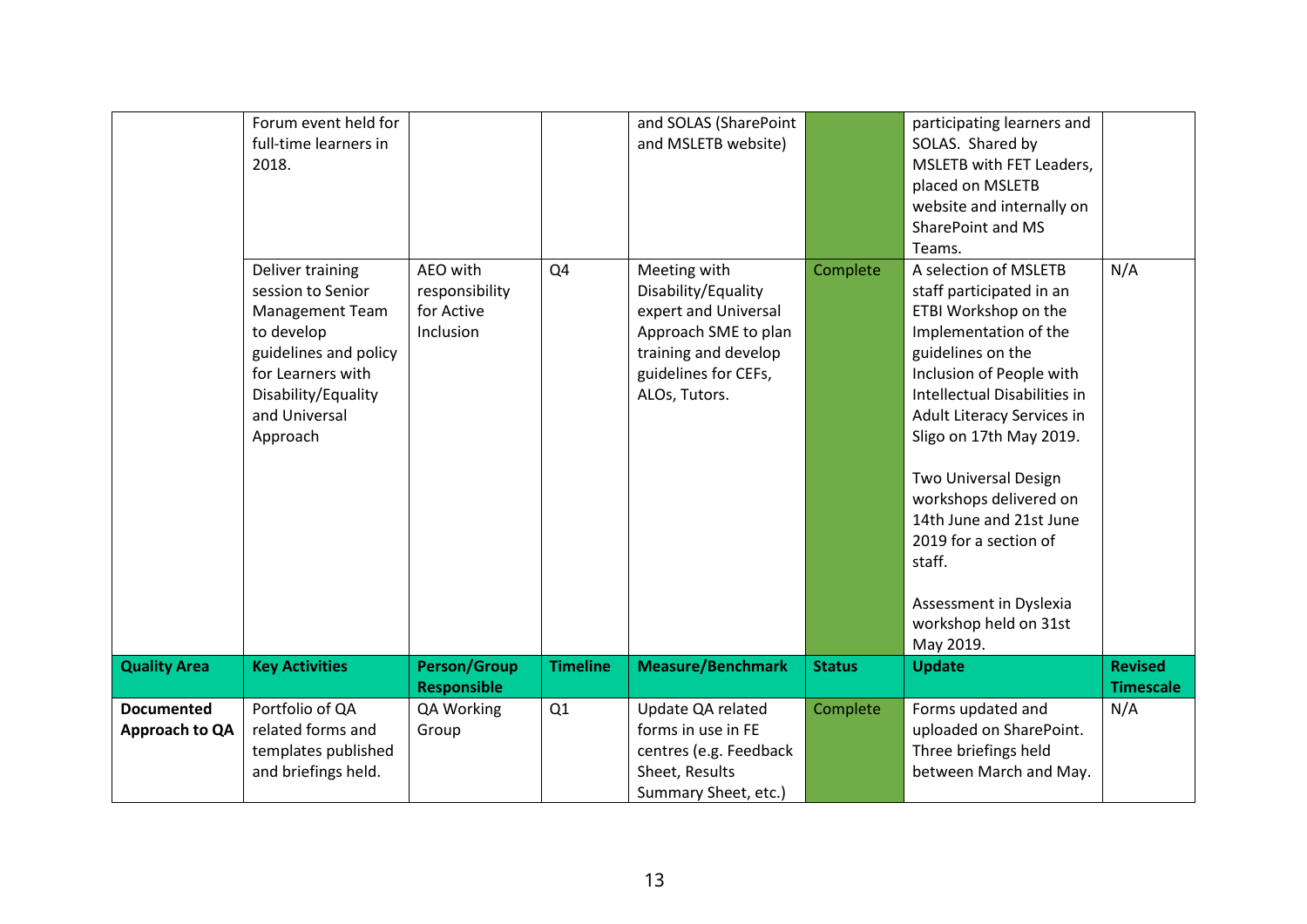|                       |             |    | are available on the   |                |                        |                |
|-----------------------|-------------|----|------------------------|----------------|------------------------|----------------|
|                       |             |    | QA SharePoint page.    |                |                        |                |
|                       |             |    | New assessment         |                |                        |                |
|                       |             |    | related forms for use  |                |                        |                |
|                       |             |    | in Training Centres    |                |                        |                |
|                       |             |    | have been developed    |                |                        |                |
|                       |             |    | and approved with a    |                |                        |                |
|                       |             |    | central SharePoint     |                |                        |                |
|                       |             |    | page for access by     |                |                        |                |
|                       |             |    | staff. Briefings in    |                |                        |                |
|                       |             |    | relation to these new  |                |                        |                |
|                       |             |    | forms are scheduled    |                |                        |                |
|                       |             |    | for late March/Early   |                |                        |                |
|                       |             |    | April.                 |                |                        |                |
| Review and update     | QA Steering | Q4 | QA Handbook            | <b>Delayed</b> | MSLETB will be         | Q <sub>3</sub> |
| QA Handbook,          | Group       |    | disseminated. QA       |                | participating in the   |                |
| circulate to relevant |             |    | Handbook reviewed      |                | Inaugural Review of    |                |
| parties and review    |             |    | and updated versions   |                | Quality Assurance in   |                |
| annually              |             |    | made available on      |                | ETBs. MSLETB has taken |                |
|                       |             |    | SCORE/SharePoint.      |                | the decision that the  |                |
|                       |             |    |                        |                | basis of the self-     |                |
|                       |             |    |                        |                | evaluation process and |                |
|                       |             |    |                        |                | report will be the     |                |
|                       |             |    |                        |                | development of an      |                |
|                       |             |    |                        |                | integrated Quality     |                |
|                       |             |    |                        |                | Assurance Manual.      |                |
| Consult on and        | QA Steering | Q4 | QA System completed    | <b>Delayed</b> | MSLETB will be         | Q <sub>3</sub> |
| develop the MSLETB    | Group       |    | following consultation |                | participating in the   |                |
| QA System - an        |             |    | through focus groups,  |                | Inaugural Review of    |                |
| overarching set of    |             |    | QA Working Group       |                | Quality Assurance in   |                |
| policies and          |             |    | and ratified by QA     |                | ETBs. MSLETB has taken |                |
| procedures, to meet   |             |    | Steering Group and     |                | the decision that the  |                |
| all QQI               |             |    | FET Council.           |                | basis of the self-     |                |
|                       |             |    |                        |                |                        |                |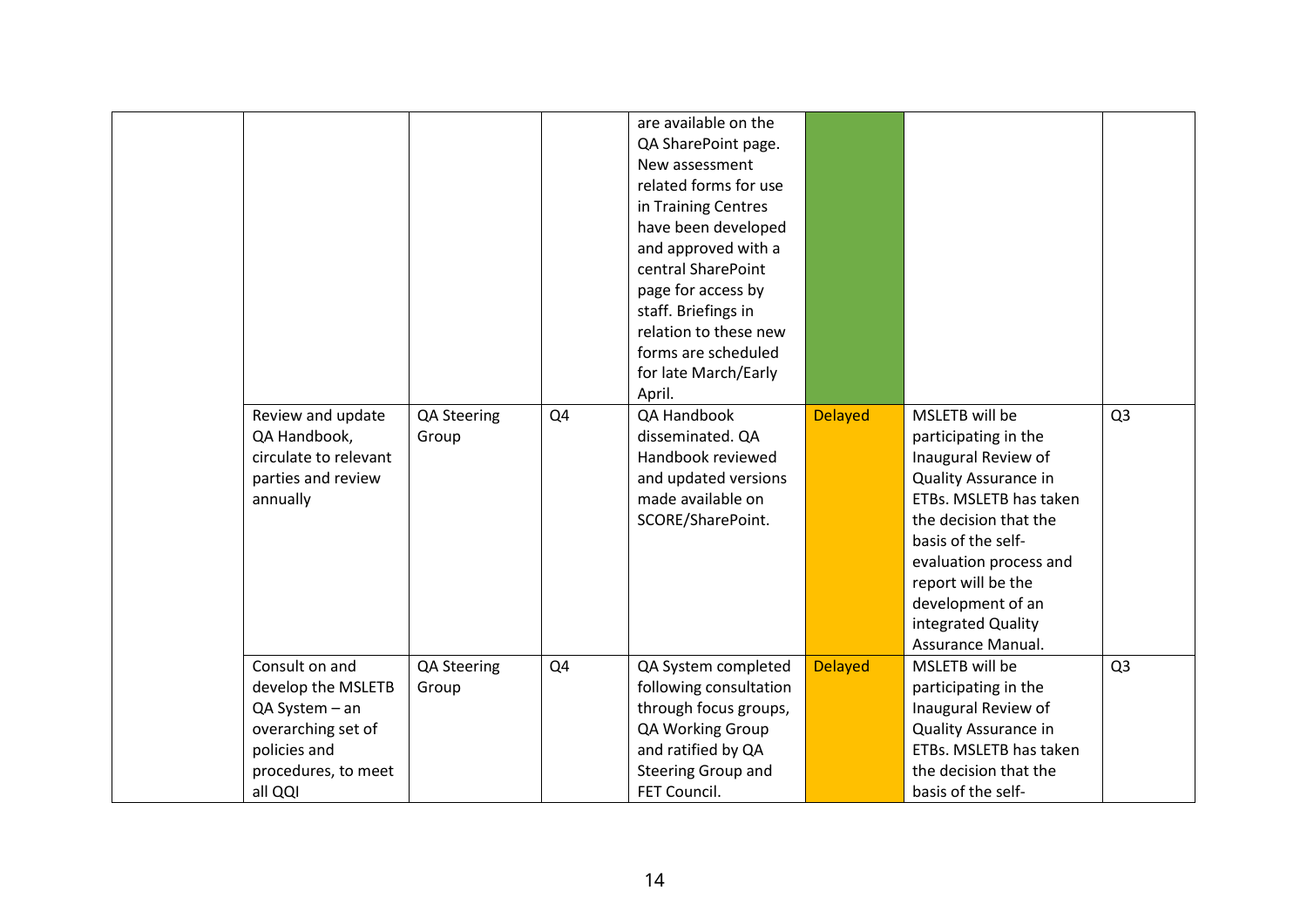|                                                                 | reengagement<br>requirements                                                                                                                                                                 |                                           |                 |                                                                               |               | evaluation process and<br>report will be the<br>development of an<br>integrated Quality<br>Assurance Manual.                                                                                                                                  |                                    |
|-----------------------------------------------------------------|----------------------------------------------------------------------------------------------------------------------------------------------------------------------------------------------|-------------------------------------------|-----------------|-------------------------------------------------------------------------------|---------------|-----------------------------------------------------------------------------------------------------------------------------------------------------------------------------------------------------------------------------------------------|------------------------------------|
|                                                                 | Review and update<br>current practice<br>relating to the<br>retention of<br>evidence and QA<br>procedure<br>implementation to<br>enable a consistent<br>approach across all<br>FET provision | QA Steering<br>Group                      | Q <sub>3</sub>  | New policy<br>implemented with<br>respect to retention of<br>learner evidence | On Track      | A review of current<br>practice carried out<br>resulting in<br>recommendations for<br>MSLETB's Record<br>Retention Schedule. A<br>single approved<br>procedure will be<br>released in Q3 2020 as<br>part of MSLETB's<br>integrated QA system. | N/A                                |
|                                                                 |                                                                                                                                                                                              |                                           |                 |                                                                               |               |                                                                                                                                                                                                                                               |                                    |
| <b>Quality Area</b>                                             | <b>Key Activities</b>                                                                                                                                                                        | <b>Person/Group</b><br><b>Responsible</b> | <b>Timeline</b> | <b>Measure/Benchmark</b>                                                      | <b>Status</b> | <b>Update</b>                                                                                                                                                                                                                                 | <b>Revised</b><br><b>Timescale</b> |
| <b>Programmes of</b><br><b>Education and</b><br><b>Training</b> | Map non-QQI<br>certification                                                                                                                                                                 | QA Working<br>Group                       | Q1              | Map document with<br>type, location and<br>frequency of offering<br>in MSLETB | Complete      | Document completed and<br>kept up to date by QA<br>Office.                                                                                                                                                                                    | N/A                                |
|                                                                 | <b>Review Terms of</b><br>Reference of<br>Programme Approval<br>Committee to<br>incorporate a survey<br>of current provision                                                                 | QA Steering<br>Group                      | Q2              | Revised terms of<br>reference                                                 | Complete      | <b>Terms of Reference</b><br>updated.                                                                                                                                                                                                         | N/A                                |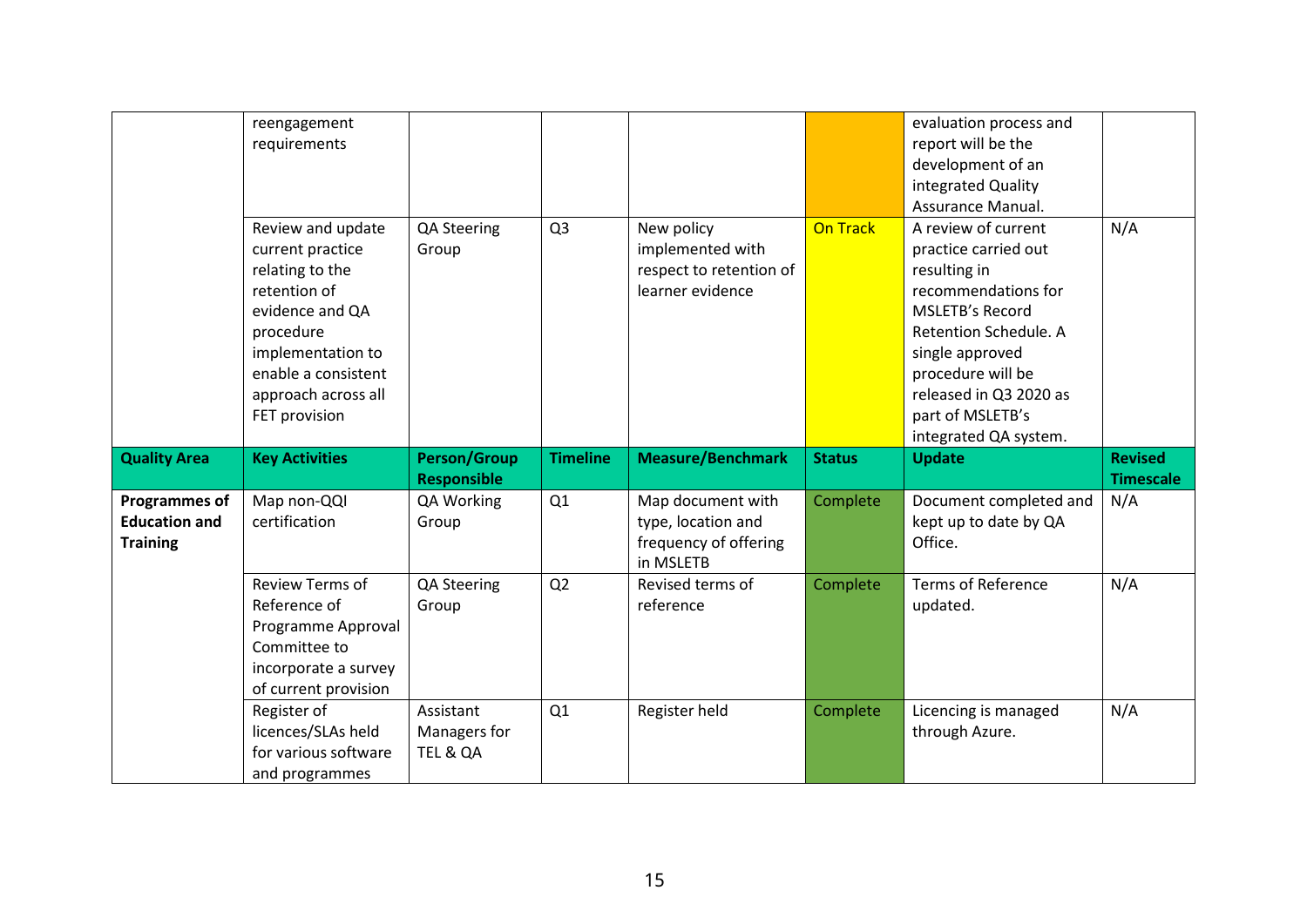| <b>Quality Area</b>                                                            | <b>Key Activities</b>                                                                                               | <b>Person/Group</b>                                          | <b>Timeline</b> | <b>Measure/Benchmark</b>                                                                                                                                                                                                                                                    | <b>Status</b>  | <b>Update</b>                                                                                                                                                                                                                                                                                                                                                                                                  | <b>Revised</b>                     |
|--------------------------------------------------------------------------------|---------------------------------------------------------------------------------------------------------------------|--------------------------------------------------------------|-----------------|-----------------------------------------------------------------------------------------------------------------------------------------------------------------------------------------------------------------------------------------------------------------------------|----------------|----------------------------------------------------------------------------------------------------------------------------------------------------------------------------------------------------------------------------------------------------------------------------------------------------------------------------------------------------------------------------------------------------------------|------------------------------------|
|                                                                                |                                                                                                                     | <b>Responsible</b>                                           |                 |                                                                                                                                                                                                                                                                             |                |                                                                                                                                                                                                                                                                                                                                                                                                                | <b>Timescale</b>                   |
| <b>Other Parties</b><br>involved in<br><b>Education and</b><br><b>Training</b> | Build on<br>relationships and<br>agreements<br>developed with third<br>party awarding<br>bodies                     | QA Working<br>Group                                          | Q4              | Compliance with<br>requirements from<br>third party awarding<br>bodies.<br>City & Guilds<br>Supercentre status<br>granted.                                                                                                                                                  | <b>Delayed</b> | <b>MSLETB</b> are currently<br>developing their City and<br>Guilds supercentre<br>approach.                                                                                                                                                                                                                                                                                                                    | Q4                                 |
| <b>Quality Area</b>                                                            | <b>Key Activities</b>                                                                                               | <b>Person/Group</b><br><b>Responsible</b>                    | <b>Timeline</b> | <b>Measure/Benchmark</b>                                                                                                                                                                                                                                                    | <b>Status</b>  | <b>Update</b>                                                                                                                                                                                                                                                                                                                                                                                                  | <b>Revised</b><br><b>Timescale</b> |
| <b>Staff</b><br>Recruitment,<br><b>Management</b><br>and<br>Development        | Agree guidelines and<br>format for induction<br>of new teaching and<br>training staff-<br>delivered quarterly       | HR/AEO with<br>strategic<br>responsibility<br>for PD/QA Lead | Q4              | <b>Guidelines and format</b><br>agreed. Record<br>retained of those who<br>attend and participate<br>in induction.                                                                                                                                                          | <b>Delayed</b> | Discussions are ongoing<br>in relation to the<br>agreement and format of<br>guidelines.                                                                                                                                                                                                                                                                                                                        | Q4 2020                            |
|                                                                                | <b>MSLETB</b> actively<br>promotes and<br>participates in the<br>FET PD Strategy<br>2017-2019 in the 7<br>key areas | AEO with<br>strategic<br>responsibility<br>for PD            | Q1              | Input into MSLETB<br>Annual PD Plans for<br>2019.<br><b>Identify Professional</b><br>Development<br>opportunities both at<br>a national and local<br>level to meet QA<br>training needs and<br>advertise through line<br>management and<br>dedicated PD<br>SharePoint page. | Complete       | <b>MSLETB Professional</b><br>Development plan for<br>2019 had a number of<br>activities which were<br>attended by staff<br>including:<br><b>Communications Blended</b><br>Learning Pilot, NUIM<br>Programme Design &<br>Validation, FESS Assessing<br>Learner Evidence, 20-<br>hour TEL programme<br>(other PD participation is<br>referred to under<br>disability/universal<br>design/literacy<br>workshops) | N/A                                |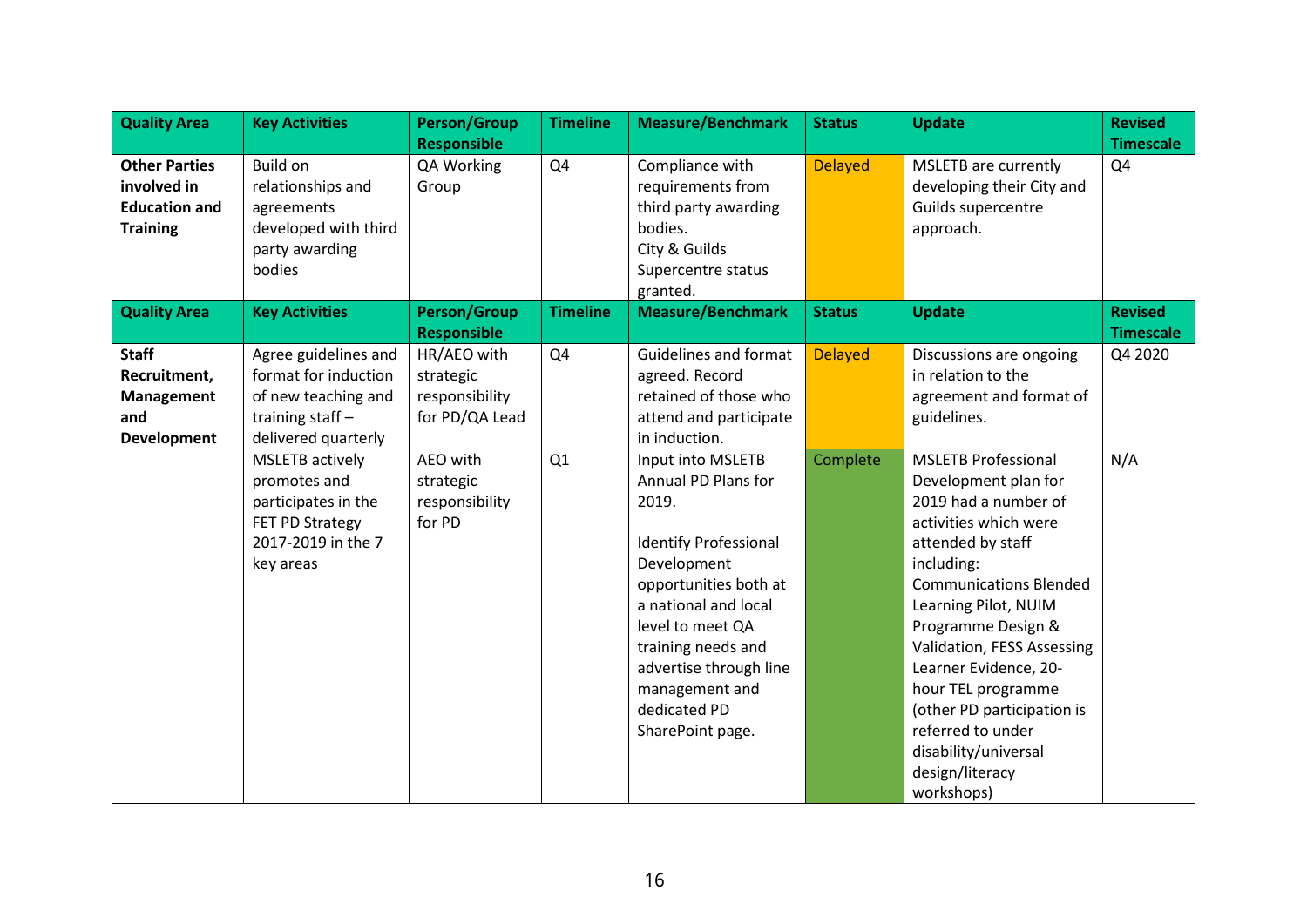|                                               |                                                                                                                                                                                                                                             |                                                                        |                 |                                                                                                                                                                      |               | A Professional<br><b>Development Working</b><br>Group formed in 2019.<br>PD SCORE site was<br>updated during the year<br>with all PD opportunities<br>available.<br>Local management<br>promoted various<br>opportunities to staff<br>also.                                                                                                |                                    |
|-----------------------------------------------|---------------------------------------------------------------------------------------------------------------------------------------------------------------------------------------------------------------------------------------------|------------------------------------------------------------------------|-----------------|----------------------------------------------------------------------------------------------------------------------------------------------------------------------|---------------|--------------------------------------------------------------------------------------------------------------------------------------------------------------------------------------------------------------------------------------------------------------------------------------------------------------------------------------------|------------------------------------|
| <b>Quality Area</b>                           | <b>Key Activities</b>                                                                                                                                                                                                                       | <b>Person/Group</b><br><b>Responsible</b>                              | <b>Timeline</b> | <b>Measure/Benchmark</b>                                                                                                                                             | <b>Status</b> | <b>Update</b>                                                                                                                                                                                                                                                                                                                              | <b>Revised</b><br><b>Timescale</b> |
| Governance<br>and<br>Management of<br>Quality | Hold a workshop<br>covering governance<br>for all management<br>staff within FET and<br>in the wider<br>organisation<br>including key<br>positions such as<br>heads of<br>departments and<br><b>Organisation Support</b><br>and Development | QMS Team<br>Lead/Assistant<br>Manager with<br>responsibility<br>for QA | Q <sub>3</sub>  | <b>Workshop Facilitator</b><br>to be appointed and<br>attendance noted and<br>feedback sought -<br>existing governance<br>structure reviewed as<br>part of workshop. | Complete      | A workshop was held in<br>June 2019 and was<br>facilitated by Dr Trish<br>O'Brien and covered the<br>following topics:<br>Review the<br>context and<br>purpose of FET<br>QA Governance<br>Consider how FET<br>QA Governance<br>can be used to<br>benefit the ETB<br>Examine the<br>relationship<br>between ETB and<br>centre<br>governance | N/A                                |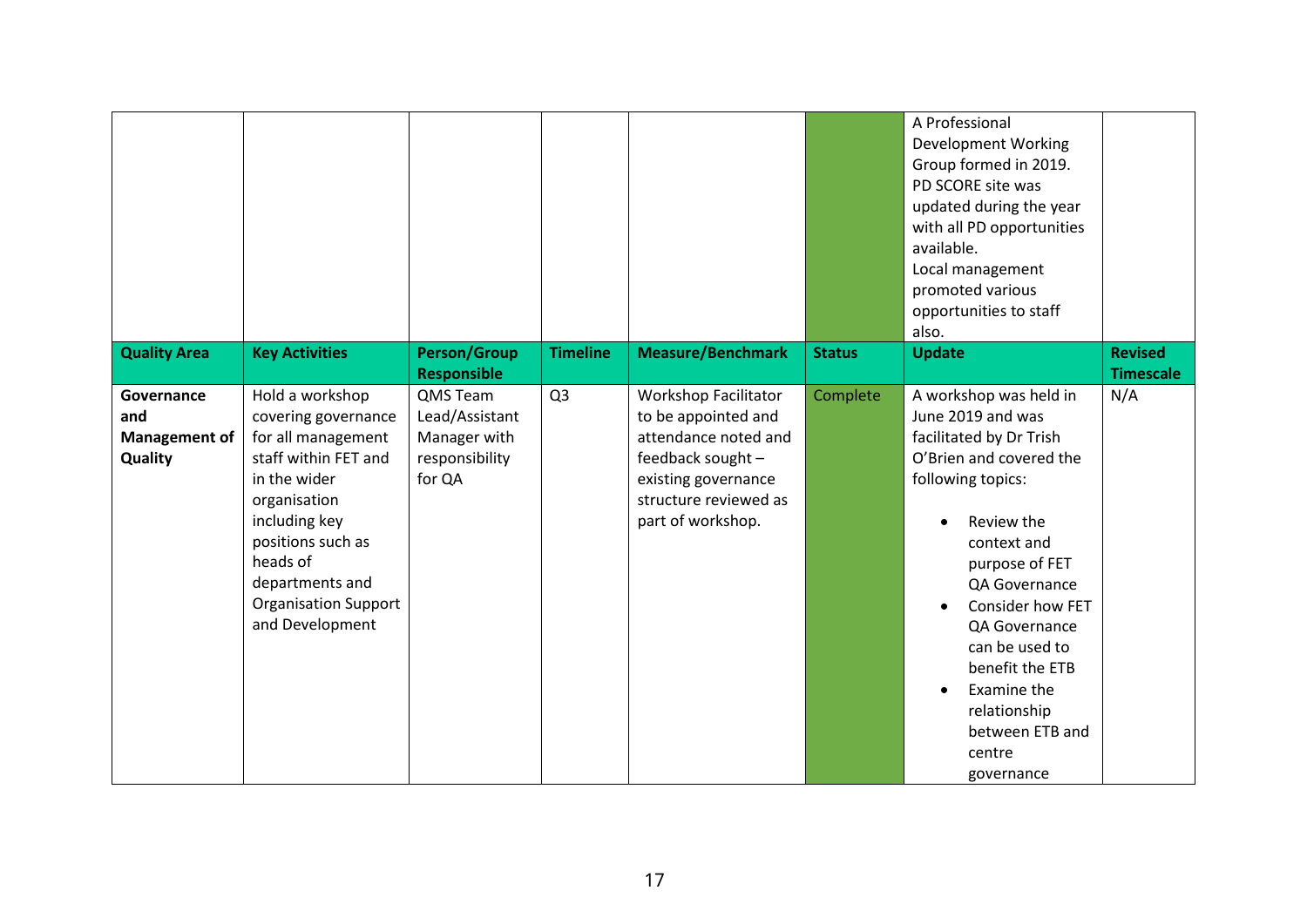|                                                                                                                                                                                  |                      |                |                                                                                                     |                 | Identify the<br>$\bullet$<br>practical steps<br>towards<br>implementing a<br>FET QA<br>Governance<br>system |     |
|----------------------------------------------------------------------------------------------------------------------------------------------------------------------------------|----------------------|----------------|-----------------------------------------------------------------------------------------------------|-----------------|-------------------------------------------------------------------------------------------------------------|-----|
| <b>Review Governance</b><br>structure to ensure<br>compatibility with<br>existing FET<br>programmes and<br>new generation<br>apprenticeships<br>where MSLETB is the<br>lead Body | QA Steering<br>Group | Q <sub>3</sub> | <b>Revised Governance</b><br>diagram and<br>organisational charts<br>published on MSLETB<br>website | <b>Complete</b> | Revised governance<br>diagram complete and<br>terms of reference for<br>each group updated.                 | N/A |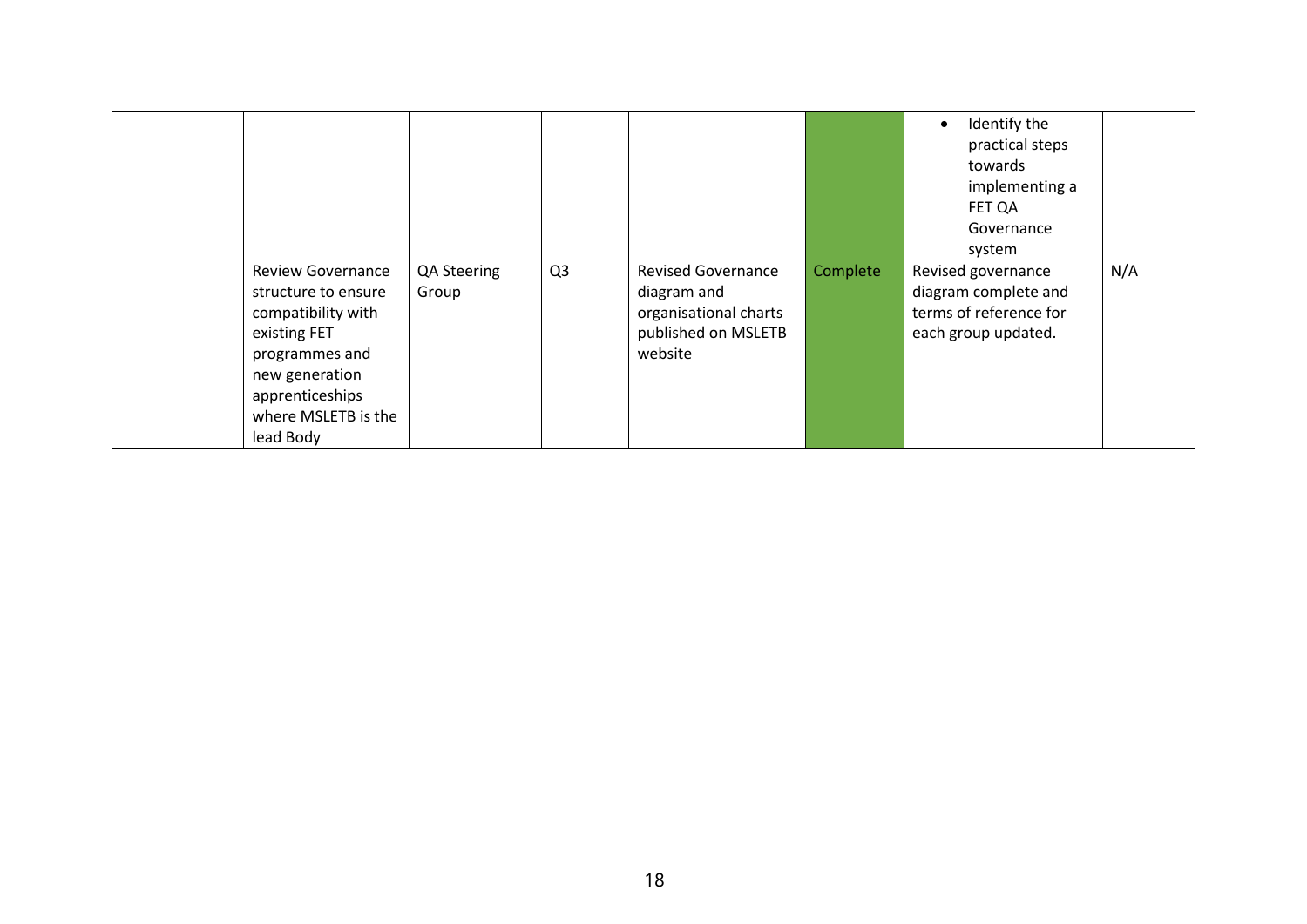

## QUALITY IMPROVEMENT PLAN 2020

Mayo, Sligo & Leitrim Education and Training Board

APRIL 2, 2020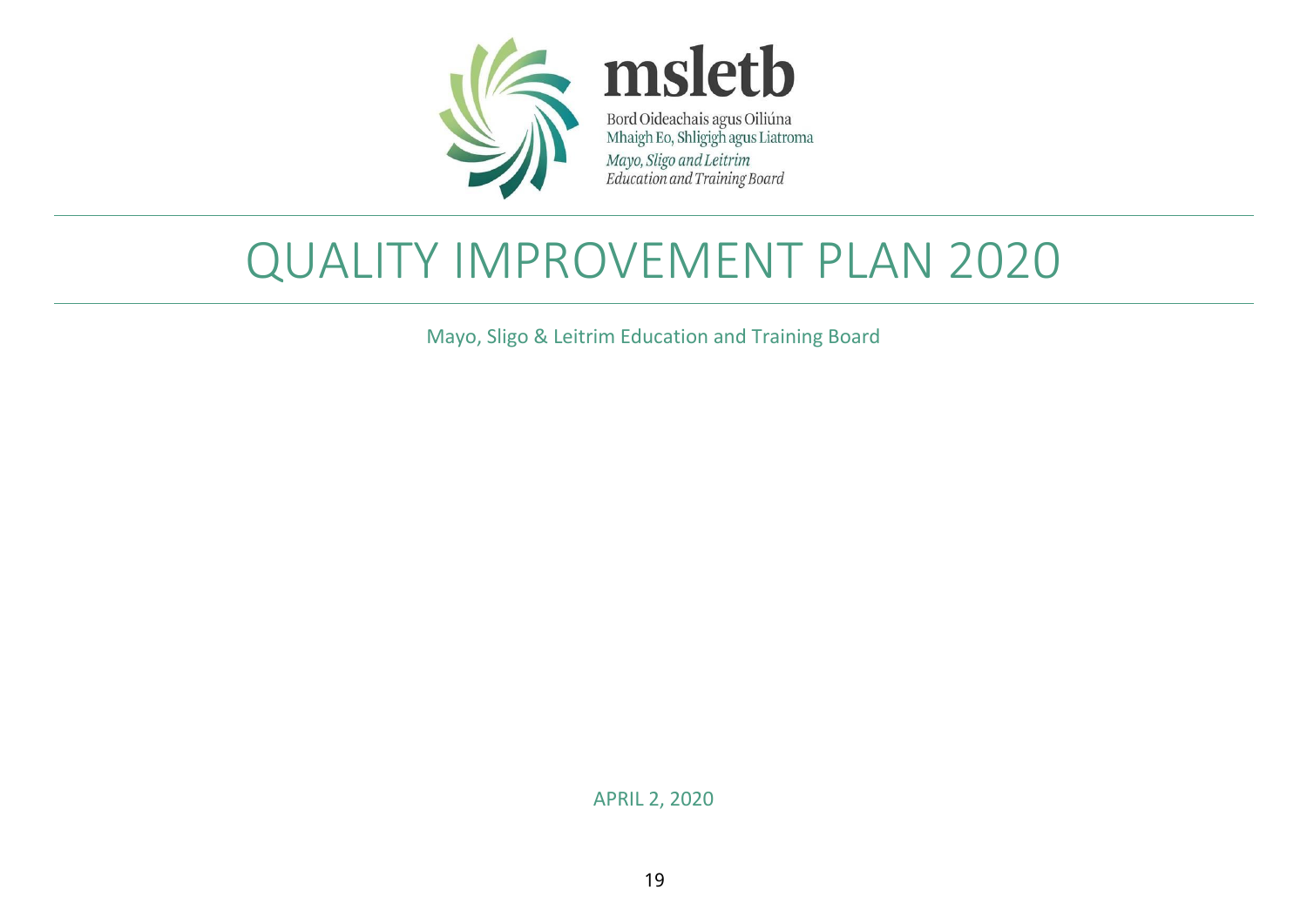| <b>Quality Improvement</b>             | <b>Key Activities</b>                                                                                                                                                                                                                                                                                                                                                                                                                                                                                                                                                                                        | <b>Person/Group</b>                                            | <b>Timeline</b> | <b>Measure/Benchmark</b>                                                                  |
|----------------------------------------|--------------------------------------------------------------------------------------------------------------------------------------------------------------------------------------------------------------------------------------------------------------------------------------------------------------------------------------------------------------------------------------------------------------------------------------------------------------------------------------------------------------------------------------------------------------------------------------------------------------|----------------------------------------------------------------|-----------------|-------------------------------------------------------------------------------------------|
| <b>Objective</b>                       |                                                                                                                                                                                                                                                                                                                                                                                                                                                                                                                                                                                                              | <b>Responsible</b>                                             |                 |                                                                                           |
| <b>Teaching and</b><br><b>Learning</b> | FET Buildings and Infrastructure<br>Ongoing Development at Swinford FETC<br>Development of Sligo TC - catering workshop,<br>auditorium and Lab Test Centre<br>Acquisition of additional space and development of<br>same in FETC, Castle Street, Sligo<br>Development of Quay Street, Sligo<br>Re-housing / Development of Castlebar College of<br><b>Further Education</b><br>Upgrading the Achill OEC /FET Centre<br>Re-develop Old Vocational School Mohill to FET Centre<br>Upgrading North Connacht College.<br>Expansion of Sligo College of Further Education<br>Development of Ballina FET Buildings | AEO with responsibility for<br>buildings/FET Director          | Q4              | Completed buildings, refurbed premises<br>and plans developed for various FET<br>centres. |
|                                        | H&S Audit carried out on various buildings (Swinford<br>FET, Market Yard, Castlebar FET, Sligo TC, CCFE)<br>Reports, recommendations and next steps to be<br>considered and progressed.                                                                                                                                                                                                                                                                                                                                                                                                                      | AEO with responsibility for<br>buildings/Corporate<br>Services | Q2              | Health and Safety Report created and<br>circulated. Action plan for 2020<br>developed.    |
|                                        | Development of a MSLETB Estate Management<br>system. where all documentation, (Health & Safety<br>records, plans, leases, record of upgrades) sourced<br>online and available at one location                                                                                                                                                                                                                                                                                                                                                                                                                | AEO with responsibility for<br>buildings/Corporate<br>Services | Q4              | Online repository for Estate Management<br>System.                                        |
|                                        | Level 1-5 Initial Assessment/ESOL assessment for<br>learners prior to official commencement on<br>programme                                                                                                                                                                                                                                                                                                                                                                                                                                                                                                  | AEO with responsibility for<br>Literacy                        | Q <sub>3</sub>  | Initial Assessment Workbook for Levels 1-5<br>printed and distributed for September       |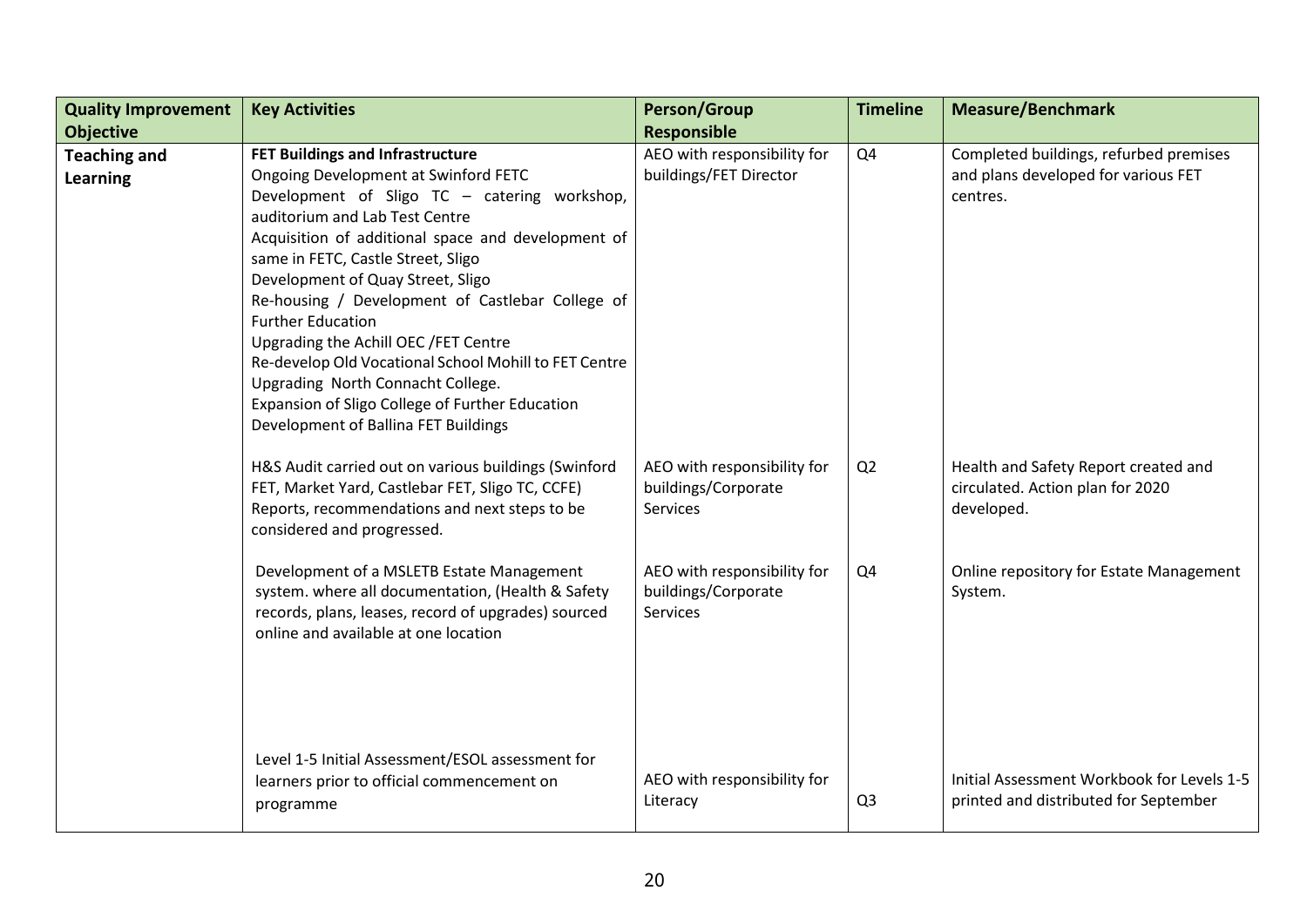|                                                            | Offer WIT Level 6 module on Integrating Literacy to a<br>cross section of teaching and learning staff. Blended<br>Learning model | AEO with responsibility for<br>Literacy                                                      | Q2              | 2020 term. Review of ESOL Assessments<br>completed and aligned with CFER.                                  |
|------------------------------------------------------------|----------------------------------------------------------------------------------------------------------------------------------|----------------------------------------------------------------------------------------------|-----------------|------------------------------------------------------------------------------------------------------------|
| <b>Quality Improvement</b><br><b>Objective</b>             | <b>Key Activities</b>                                                                                                            | <b>Person/Group</b><br><b>Responsible</b>                                                    | <b>Timeline</b> | <b>Measure/Benchmark</b>                                                                                   |
| <b>Public Information</b><br>and Communication             | Launch of new MSLETB website                                                                                                     | Corporate Services                                                                           | Q2              | Ensure QA section of website is<br>maintained and all items for public<br>attention are updated regularly. |
|                                                            | Launch of ETB wide newsletter incorporating all areas<br>of provision.                                                           | Marketing and<br><b>Communications Sub Group</b>                                             | Q <sub>2</sub>  | Issued twice per year<br>Issue 1 - April 2020                                                              |
|                                                            | Customer Action Plan Approved by SMT Dec 2019 for<br>dissemination to all staff.                                                 | <b>Corporate Services</b><br>FET Leaders/Line Mgrs                                           | Q1              | Confirmed at CE Meeting. Publish to<br>Website                                                             |
| Self-Evaluation,<br><b>Monitoring and</b><br><b>Review</b> | Establish a review cycle for all validated programmes                                                                            | QMTL/Asst<br>Manager/FET Reporting CEF                                                       | Q3/Q4           | Review report created for discussion with<br>QQI/ETBI/FET Reporting Officer.                               |
|                                                            | Establish structures to report on the implementation<br>of outcomes of programme monitoring and review                           | QMTL/Asst Manager/FET<br>Leaders/Learners/Teaching/<br>Tutors/Instructors, support<br>staff. |                 |                                                                                                            |
|                                                            | Conduct in depth Self Evaluation of all aspects of FET<br>Service as part of QQI's Phase one of Inaugural<br>Review.             | Review Coordinator/QMTL/<br>FET Leaders/Teachers,<br>Tutors/Instructors, support<br>staff.   | Q <sub>2</sub>  | Production of provider profile and self-<br>evaluation report for QQI                                      |
|                                                            | Host planning meeting and review team                                                                                            |                                                                                              | Q <sub>4</sub>  | <b>Completed Visit and Close out Meeting</b><br>with Review Team                                           |
| <b>Quality Improvement</b><br><b>Objective</b>             | <b>Key Activities</b>                                                                                                            | <b>Person/Group</b><br>Responsible                                                           | <b>Timeline</b> | <b>Measure/Benchmark</b>                                                                                   |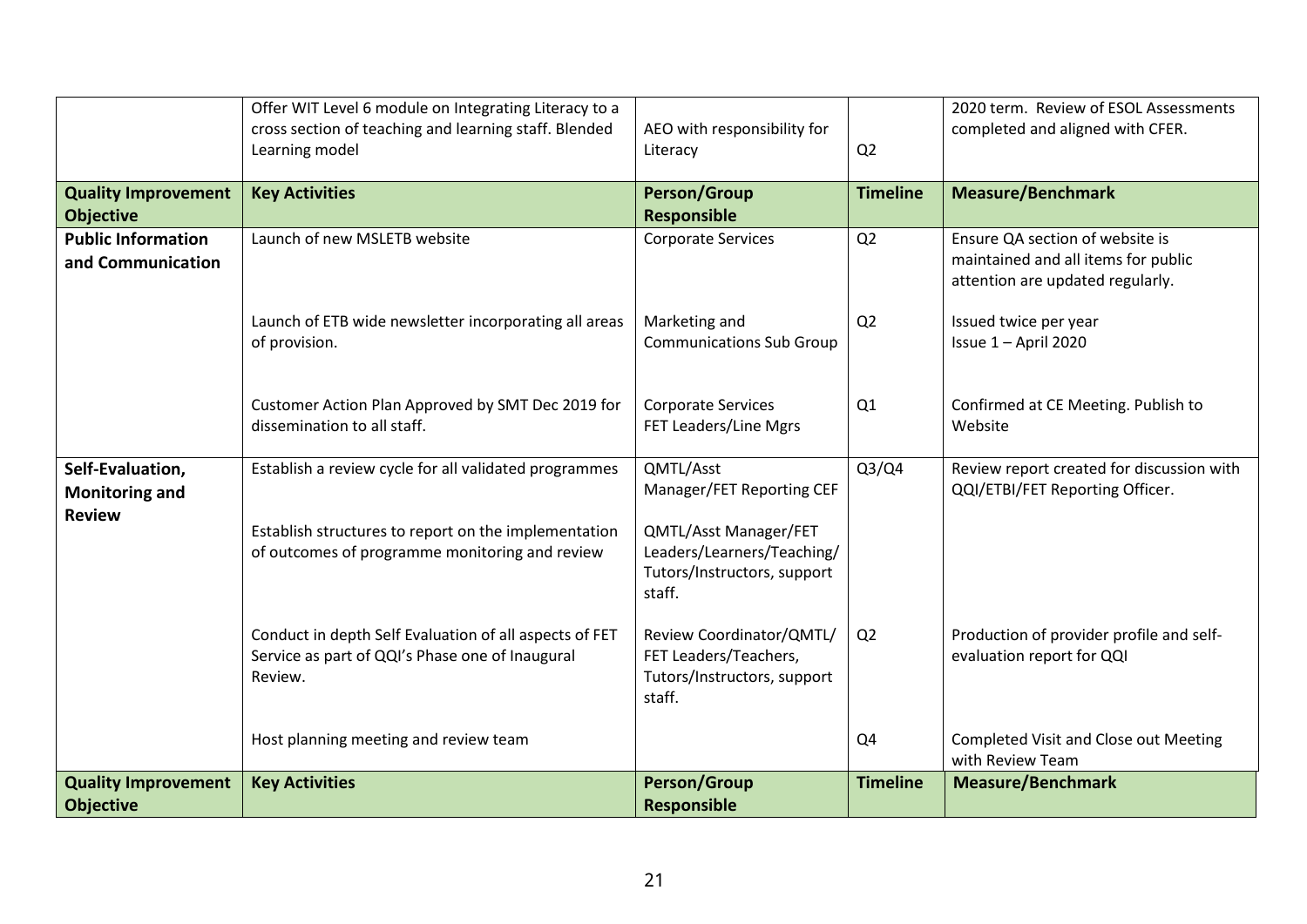| <b>Assessment of</b>         | Develop an ETB wide QA system that will cover FE                                   | QAWG                        | Q <sub>3</sub> | New QA system circulated and rolled out         |
|------------------------------|------------------------------------------------------------------------------------|-----------------------------|----------------|-------------------------------------------------|
| <b>Learners</b>              | and Training. All policies and procedures to be                                    |                             |                | to programmes                                   |
|                              | included. This action runs in tandem with the self-                                |                             |                |                                                 |
|                              | evaluation and inaugural review activities                                         |                             |                |                                                 |
|                              |                                                                                    |                             |                |                                                 |
|                              | Hold ETB specific workshop for all EAs hired in 2020.                              | QAWG/QMTL                   | Q <sub>2</sub> | Record of all EAs who participated in           |
|                              | Hold as webinars (where possible) and streamline                                   |                             |                | workshops                                       |
| <b>Information and Data</b>  | payment process for EAs.<br>Install a purchasing portal for ETB wide use to enable | Director of OSD             | Q3/Q4          | Centre users will have ability to process       |
|                              | centres to access real time access reports. Pilot in                               |                             |                | invoices directly. Out-centres can access       |
| <b>Management</b>            | three or four centres initially. Rollout in Q4.                                    |                             |                | their centres creditor and receipts             |
|                              |                                                                                    |                             |                | reporting via the portal in real time.          |
|                              |                                                                                    |                             |                |                                                 |
|                              | Review MSLETB Risk register to ensure QA risks and                                 | Manager with responsibility | Q <sub>3</sub> | Risk register on file                           |
|                              | controls are covered adequately.                                                   | for QA                      |                |                                                 |
|                              |                                                                                    |                             |                |                                                 |
|                              |                                                                                    |                             |                |                                                 |
|                              | PLSS Training Provided to all new staff.                                           | FET Reporting CEF           | Ongoing        | Record of those who participated in<br>training |
|                              |                                                                                    |                             |                |                                                 |
|                              | Data Protection Training and Record Retention                                      | Corporate Services/DPO      | Q4             | Record of DPO visits to centres/services        |
|                              | sessions.                                                                          |                             |                | during 2020 to present on Data Protection       |
|                              |                                                                                    |                             |                | and Records Management.                         |
|                              |                                                                                    |                             |                |                                                 |
|                              | Roll out of online ETBI training tool to all those not                             | FET Director/Corporate      | Q <sub>3</sub> | Register of those who completed online          |
|                              | completed in 2019                                                                  | Services                    |                | <b>GDPR Training</b>                            |
|                              | Implement new Helpdesk System for IT support                                       | Regional ICT Coordinator    | Q4             | Helpdesk linked to website and in               |
|                              |                                                                                    |                             |                | operation                                       |
| <b>Supports for Learners</b> | In conjunction with AONTAS hold a Learner Forum                                    | Guidance/SESG               | Q <sub>2</sub> | Learner Forum event held and report             |
|                              | event in Leitrim for leaners in all three counties                                 |                             |                | generated and distributed-attendance            |
|                              | specifically looking at learner experience of FET                                  |                             |                | noted                                           |
|                              | across all levels.                                                                 |                             |                |                                                 |
|                              |                                                                                    |                             |                |                                                 |
|                              |                                                                                    |                             | Q <sub>3</sub> |                                                 |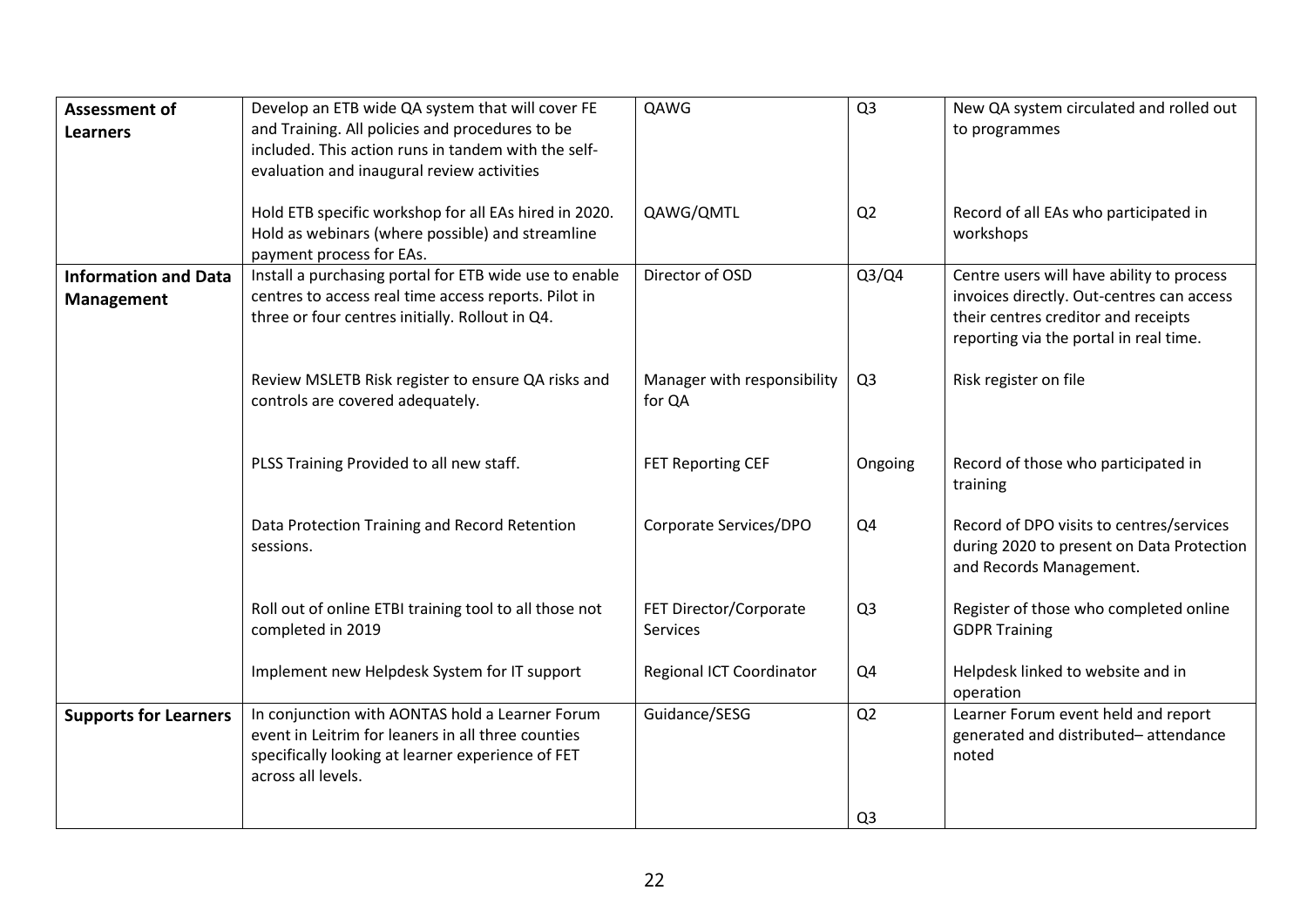|                                                | Disseminate the report from AONTAS on Leitrim<br>Learner Forum event held for part time and full-time | Asst Manager with<br>responsibility for               |                 | Report published and shared once agreed<br>by AONTAS and SOLAS.                       |
|------------------------------------------------|-------------------------------------------------------------------------------------------------------|-------------------------------------------------------|-----------------|---------------------------------------------------------------------------------------|
|                                                | learners in 2020                                                                                      | QA/Guidance                                           |                 |                                                                                       |
|                                                | Guidelines on Disability prepared by a SME for part                                                   | AEO with responsibility for                           | Q <sub>3</sub>  | Guidelines produced.                                                                  |
|                                                | time programmes.                                                                                      | Literacy                                              | Q4              |                                                                                       |
|                                                | Inter organisational collaborations between Guidance                                                  | AEO with responsibility for                           |                 | Minutes of meetings and record of events                                              |
|                                                | in FET and Guidance in post primary to assist the<br>transition between post primary and FET          | Guidance/Director of<br>Schools/Guidance Officers     |                 | planned.                                                                              |
|                                                |                                                                                                       |                                                       | Q <sub>3</sub>  |                                                                                       |
|                                                | Review Support for Learners & Link portal                                                             | FET Quality Council                                   | Q <sub>2</sub>  | Supports published and linked on website                                              |
|                                                | Integrate Literacy and Numeracy Supports into<br><b>MSLETB Training Centres</b>                       | AEO with responsibility for<br>Literacy & TC Managers |                 | <b>Embedded Literacy and Numeracy</b><br><b>Supports into MSLETB Training Centres</b> |
|                                                |                                                                                                       |                                                       |                 |                                                                                       |
| <b>Quality Improvement</b><br><b>Objective</b> | <b>Key Activities</b>                                                                                 | <b>Person/Group</b><br><b>Responsible</b>             | <b>Timeline</b> | <b>Measure/Benchmark</b>                                                              |
| <b>Documented</b>                              | Review and Update QA Handbook, circulate to                                                           | QAWG                                                  | Q <sub>3</sub>  | QA Handbook disseminated.QA                                                           |
| <b>Approach to Quality</b><br><b>Assurance</b> | relevant parties and review annually                                                                  |                                                       |                 | Handbook reviewed, and updated<br>versions made available on                          |
|                                                |                                                                                                       |                                                       |                 | SCORE/SharePoint                                                                      |
|                                                | Develop the MSLETB QA System -an overarching set                                                      | QAWG                                                  |                 |                                                                                       |
|                                                |                                                                                                       |                                                       | Q <sub>3</sub>  | QA System completed following                                                         |
|                                                | of policies and procedures.                                                                           |                                                       |                 | consultation through focus groups, QA                                                 |
|                                                |                                                                                                       |                                                       |                 | Working Group and ratified FET Quality<br>Council.                                    |
|                                                | Ongoing review and update current practice relating                                                   | QAWG                                                  | Q <sub>3</sub>  | Implementation of new policy with                                                     |
|                                                | to the retention of evidence and QA procedure                                                         |                                                       |                 | respect to retention of learner evidence.                                             |
|                                                | implementation to enable a consistent approach<br>across all FET provision                            | <b>Person/Group</b>                                   |                 | <b>Measure/Benchmark</b>                                                              |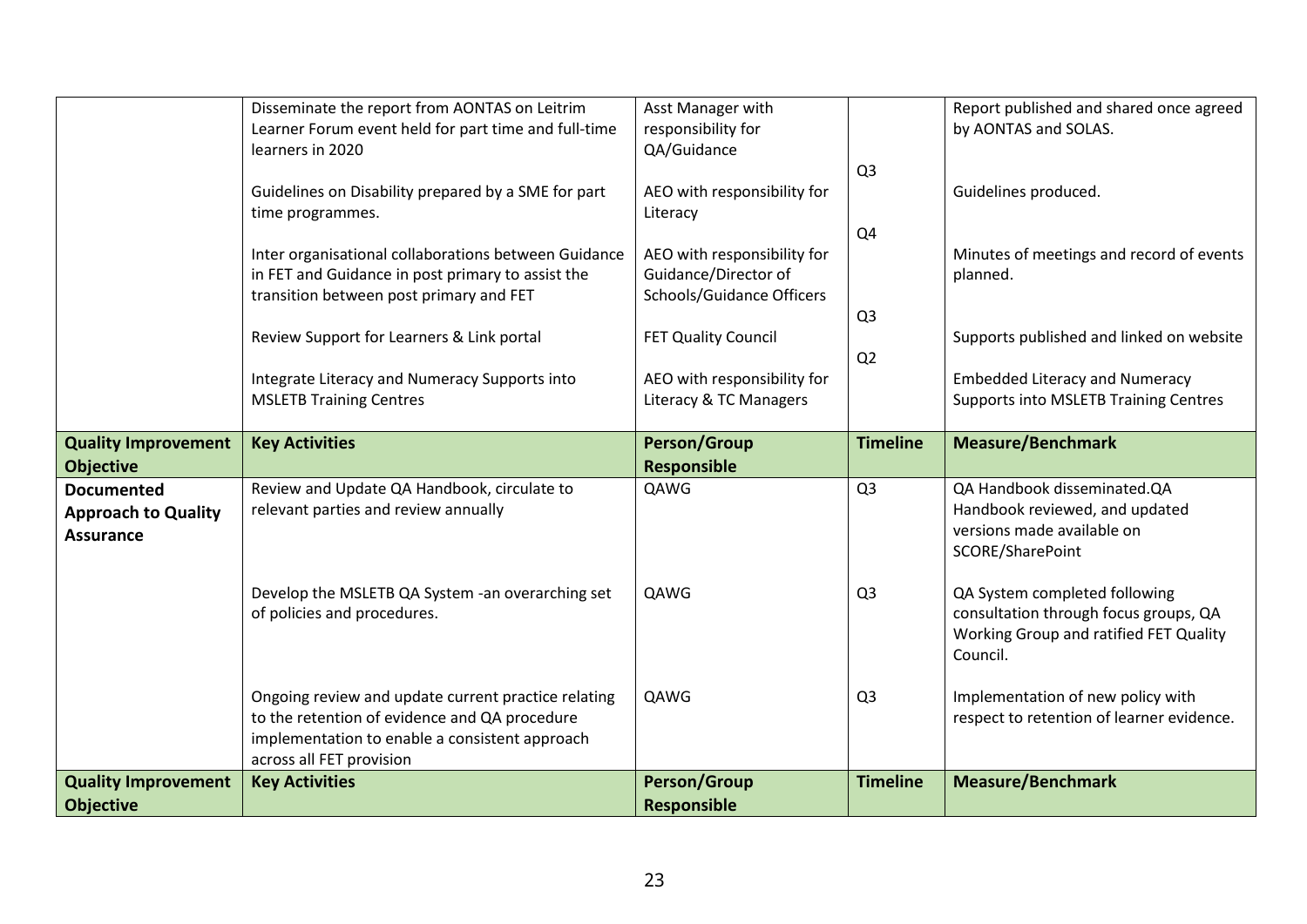| <b>Programmes of</b><br><b>Education and</b>                  | MSLETB along with 3 other ETBs, IBEC and Enterprise<br>Ireland are collaborating with SOLAS on a "Skills to                                                                                                                                                                        | Area Training Manager TC                                                           | Q2             | Established programme of skills<br>development agreed to achieve scale and                                                                                                                               |
|---------------------------------------------------------------|------------------------------------------------------------------------------------------------------------------------------------------------------------------------------------------------------------------------------------------------------------------------------------|------------------------------------------------------------------------------------|----------------|----------------------------------------------------------------------------------------------------------------------------------------------------------------------------------------------------------|
| <b>Training</b>                                               | Advance" enterprise engagement project.                                                                                                                                                                                                                                            |                                                                                    |                | impact with a focus on the border region                                                                                                                                                                 |
|                                                               | MSLETB to co-ordinate two projects funded under the<br>Skills to Advance: Innovation through Collaboration<br>Proposals.                                                                                                                                                           | Area Training Manager TC                                                           | Q4 2021        | Pilot completed and findings shared                                                                                                                                                                      |
|                                                               | Project 1: MSLETB to lead along with three other ETBS<br>to pilot the delivery the CRM (Customer Relationship<br>Management System) for the FET sector. The focus is<br>on the development of a sustainable and strategic<br>approach to working in partnership with employers.    | Area Training Manager TC<br><b>Employer Engagement</b><br>Teams                    |                |                                                                                                                                                                                                          |
|                                                               | Project 2: SMART Driving: - MSLETB to develop a three<br>day programme for validation in collaboration with<br>WWETB & Irish Road Hauliers Association titled<br>"SMART-DRIVING" to provide training for professional<br>drivers about new technologies and economical<br>driving. | Area Training Manager TC<br>Asst Manager with<br>responsibility for<br>Traineeship | Q4 2021        | Special Purpose level 5 award submitted<br>for validation. 300 HGV drivers will<br>the<br>undergo<br>programme<br>during<br>2020/2021 covering digital skills, eco<br>smart, economical and safe driving |
|                                                               | Develop a Major Level 5 Business/Marking/Sales<br>Programme to meet the needs of enterprise and<br>learners seeking a entry pathway into Sales as a Career<br>and as a progression route to the Sales Apprenticeship                                                               | Area Training Manager TC<br>Programme Working Group<br>& QA Coordinator            | Q4             | Programme submitted for Validation                                                                                                                                                                       |
| <b>Other Parties</b><br>involved in Education<br>and Training | Build on relationships and agreements developed<br>with PSA and ECI.                                                                                                                                                                                                               | <b>TSO</b>                                                                         | Q <sub>3</sub> | Compliance with requirements from these<br>third parties and collaboration to allow us<br>to respond to labour market needs                                                                              |
|                                                               | Develop City and Guilds supercentre approach.                                                                                                                                                                                                                                      | QAWG                                                                               | Q4             | Online Meetings with City and Guilds and<br>presentation of MSLETB's QAS                                                                                                                                 |
|                                                               | Collaboration with IT Sligo                                                                                                                                                                                                                                                        | Asst Mgr TC                                                                        | Q <sub>3</sub> | MSLETB representation and participation<br>in Higher Ed 4 All and other associated<br>projects.                                                                                                          |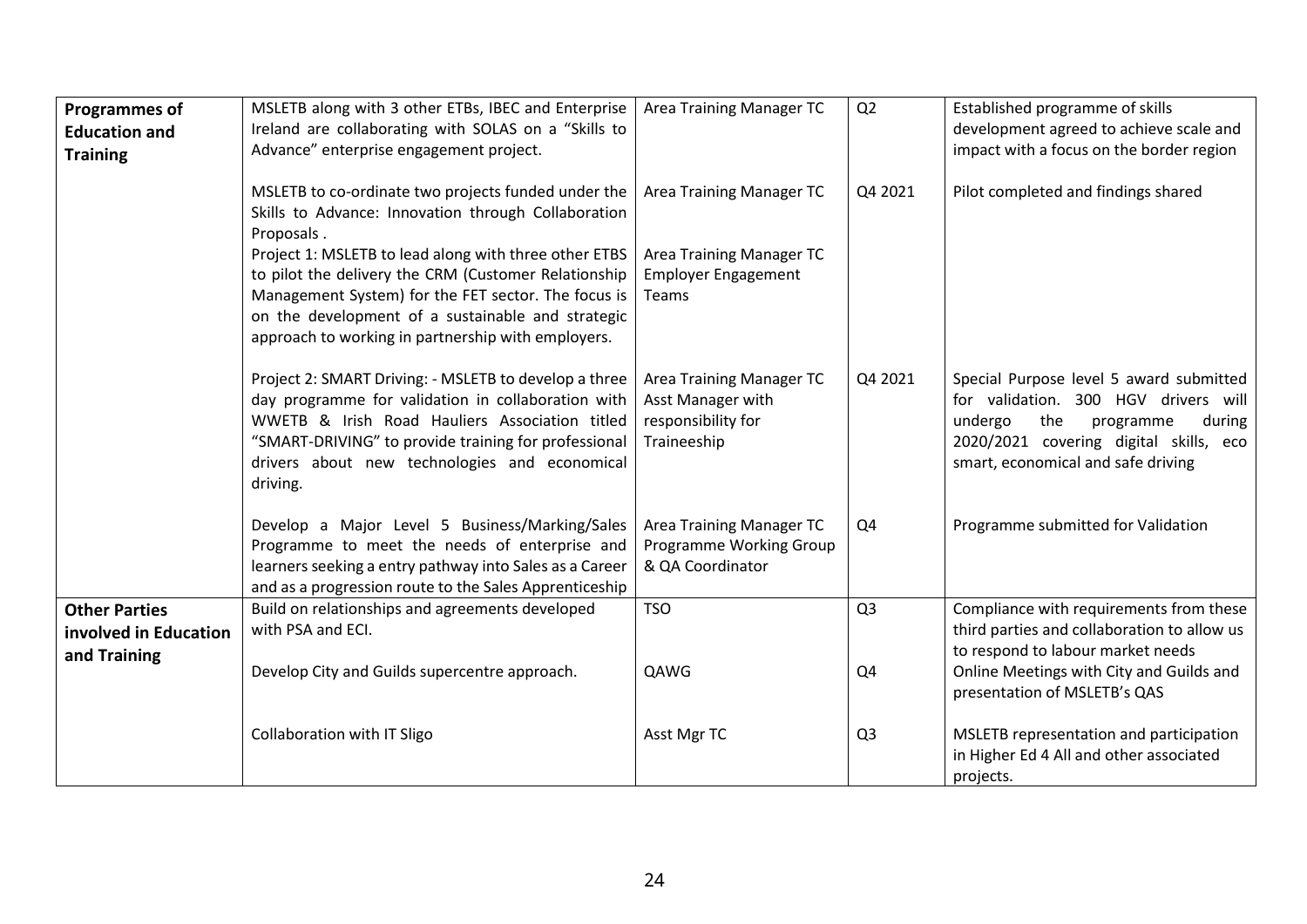| <b>Staff Recruitment</b><br><b>Management and</b><br><b>Development</b> | Agree guidelines and format for induction of new<br>teaching and training staff- delivered quarterly                                             | HR Head/AEO with strategic<br>responsibility for PD/CEF<br>with responsibility for<br>PD/QA Lead | Q2 to Q4        | Guidelines and format agreed. Record of<br>those who attend and participate in these<br>biannual inductions- content to include<br>quality assurance elements |
|-------------------------------------------------------------------------|--------------------------------------------------------------------------------------------------------------------------------------------------|--------------------------------------------------------------------------------------------------|-----------------|---------------------------------------------------------------------------------------------------------------------------------------------------------------|
|                                                                         | Public Sector Duty: MSLETB will commence the<br>implementation of the Public Sector Equality and<br>Human Rights Duty. MSLETB are embarking on a | HR/OSD                                                                                           | Q1              | Training on the tools for 10 staff designed<br>to support the assessment-29-4-2020                                                                            |
|                                                                         | programme of work to implement the Public Sector<br>Duty.                                                                                        |                                                                                                  |                 | Evidence based Assessment through the<br>collection and analysis of data sets.                                                                                |
|                                                                         |                                                                                                                                                  |                                                                                                  |                 | A MSLETB Equality and Human Rights<br>Values Statement which will set out the<br>unique priorities for our ETB.                                               |
|                                                                         |                                                                                                                                                  |                                                                                                  | Q <sub>4</sub>  | MSLETB's Evaluation Report and project<br>completion scheduled for release Nov '20.                                                                           |
|                                                                         | Change Professional Development Working Group to<br>an advisory Group, expand its membership and<br>strengthen terms of Reference.               | AEO with responsibility for<br>PD and PD co-ordinator                                            | Q <sub>3</sub>  | Professional Development Advisory Group<br>in operation with expanded membership<br>and revised terms of Reference                                            |
|                                                                         | Conduct a PD Survey to assess level of PD attainment                                                                                             | AEO with responsibility for<br>PD and PD co-ordinator                                            | Q2              | Survey Findings collated and 2021 action<br>plan informed.                                                                                                    |
|                                                                         | <b>Promotion of Core Values</b>                                                                                                                  | AEO with responsibility for<br>PD and PD co-ordinator                                            | Q <sub>3</sub>  | Online Training Modules for staff to<br>include:<br><b>Core Values</b><br>1.<br>Goals training<br>2.                                                          |
|                                                                         |                                                                                                                                                  |                                                                                                  |                 | Core Values Training available to students                                                                                                                    |
| <b>Quality Improvement</b><br><b>Objective</b>                          | <b>Key Activities</b>                                                                                                                            | <b>Person/Group</b><br><b>Responsible</b>                                                        | <b>Timeline</b> | <b>Measure/Benchmark</b>                                                                                                                                      |